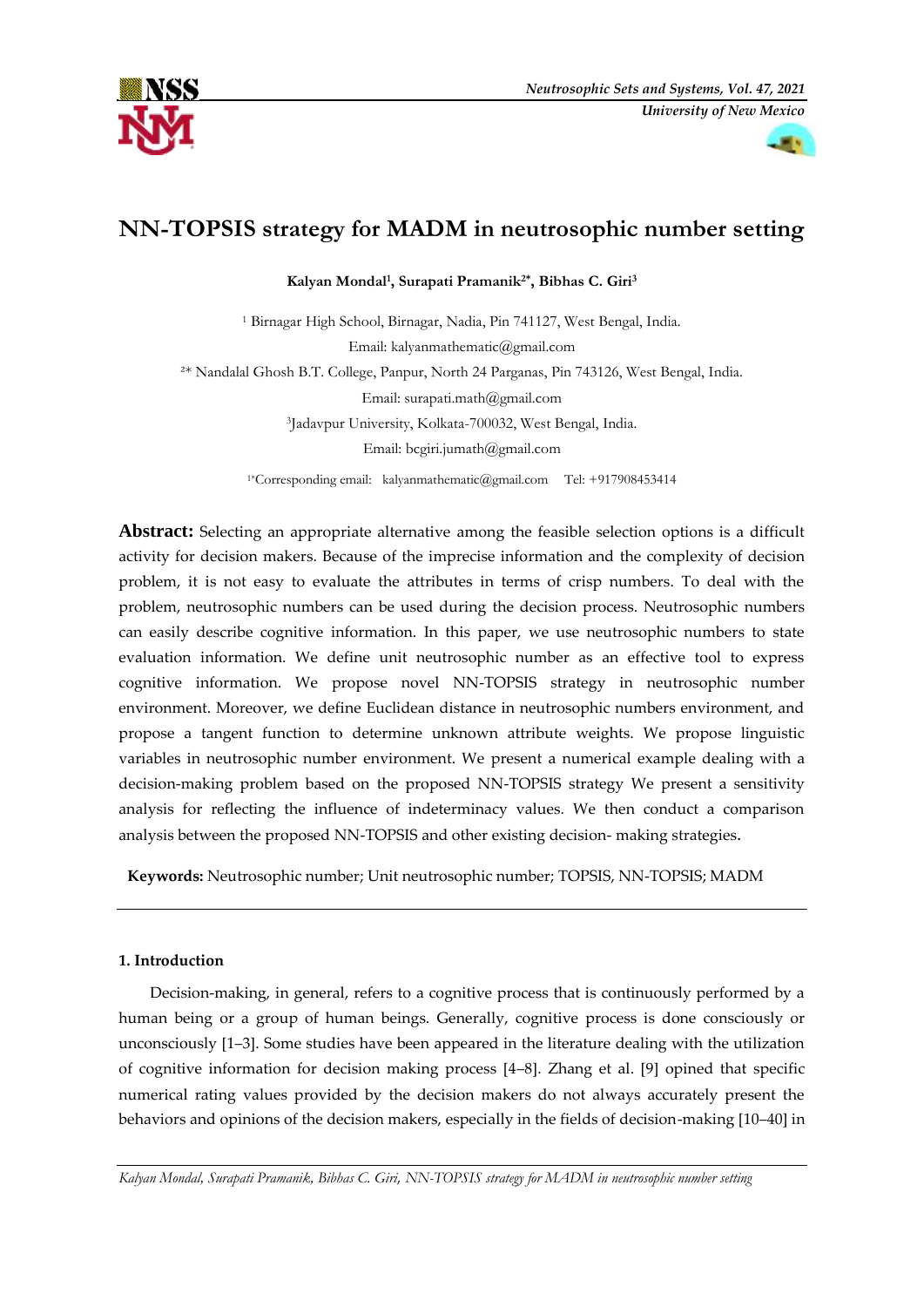general, linear programming problems [41], cloud computing [42, 43], supplier chain management [44–46] image processing [47-48], medical diagnosis [49–52], etc.

Basset et al. [53] proposed an included neutrosophic and SWOT and AHP process for strategic setting up methodology choice. Basset et al. [54] presented a group MADM algorithm based on triangular neutrosophic sets. Chang et al. [55] developed a recycle strategic decision outline framework from theories to practical. Basset et al. [56] proposed a group decision structure based on VIKOR (neutrosophic field) method for e-governance website evaluation. Basset and Mohamed [57] proposed the role of rough sets and SVNS in smart city under defective and incomplete data. Mondal et al. [58] developed similarity measure (with tangent function) based model for interval neutrosophic sets. Pramanik et al. [59] developed [NC-VIKOR technique for neutrosophic cubic sets.](javascript:void(0)) Mondal et al. [60] proposed [hybrid similarity measure \(based on](javascript:void(0)) logarithm function) under SVNSs [assessments.](javascript:void(0)) Dalapati et al. [61] developed [IN-cross entropy technique for INSs.](javascript:void(0)) Mondal et al. [62] introduced [sine similarity measures based on hyperbolic function for MADM in SVNS](javascript:void(0))  According to Zeleny [63], human decision making involves multi-attributes. So, MADM problems are common in human life. The attribute values in the MADM problems often involve indeterminacy. Therefore, it is difficult to describe the attribute values by the crisp numbers.

 Smarandache [64, 65] introduced the neutrosophic number (NN) to deal with partial and indeterminate information. An NN comprises of two components namely, determinate component and indeterminate component. An NN is presented in the form:  $N = r + sI$ , where *r* stands for the determinate part and  $sI$  stands for the indeterminate part. If  $N = sI$ , we obtain the worst situation. If  $N = r$ , we obtain the best situation. Thus, it seems that NNs are capable to deal with the imprecise information in realistic decision-making situation.

 Ye [66] initiated to study of linear programming for neutrosophic numbers. Ye et al. [67] developed a nonlinear programming in NN environment and provided general solution. Banerjee and Pramanik [68] proposed a linear goal programming with a single-objective in NN environment. Pramanik and Banerjee [69] developed a goal programming for multiple objective linear programming in neutrosophic number setting. Pramanik and Dey [70] developed a Bi-Level Linear Programming (BLP) model in NN environment. Maiti et al. [[71] extended BLP to Bi-Level Decentralized Programming (BLDP)in NN environment. Pramanik and Dey [72] extended BLP to Multi-Level Programming (MLP) in NN environment. Maiti et al. [73] extended MLP To Multi-Level Multi-Objective Linear Programming (MLMOLP) in NN environment.

 Ye [74] studied possibility degree based ranking method and proposed an MADM technique in NN environment. Ye [75] proposed an MAGDM approach based on bidirectional measure in NN environment. Kong et al. [76] defined a cosine similarity for NNs to solve the misfire error finding gasoline engines. Ye [77] defined exponential similarity measure for NNs and used it to the fault analysis of vapor turbine. Ye et al. [78] proposed a joint roughness coefficient using NN functions. Liu and Liu [79] defined weighted power averaging operator and proposed an MAGDM technique in NN environment. Zheng et al. [80] developed an MAGDM policy based on NN fusion weighted averaging operator. Employing aggregation operators of NN-Harmonic mean, Mondal et al. [81] proposed an MAGDM technique in NN environment. Pramanik et al. [82] presented a teacher selection strategy in NN environment. Shi and Ye [83] presented a linguistic NN and presented an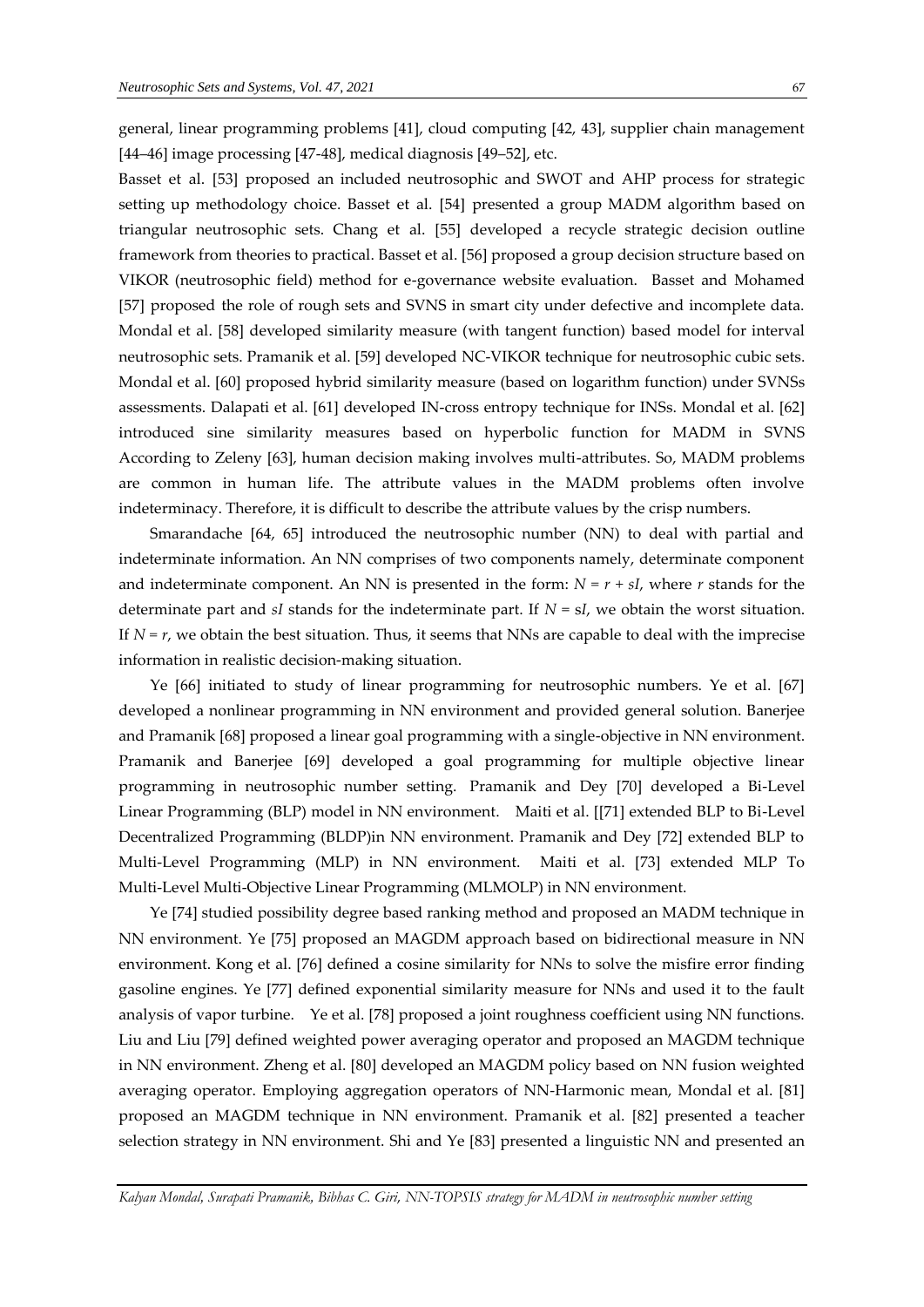MAGDM technique in NN environment based on cosine measures. Ye [84] defined the hesitant neutrosophic linguistic number and developed an MADM technique based on the probable value and similarity measure in an HNLN environment. The study for MAGDM in NN environment is its infancy. New research is necessary to handle the MAGDM problems in NN environment.

 TOPSIS is a well-liked technique to deal with MAGDM. TOPSIS [85] selects the best option, which is the nearest to the solution (ideal) and the farthest from the solution (negative ideal). The TOPSIS technique is based on information of attributes from decision maker/makers. In SVNS setting, Biswas et al. [86] proposed TOPSIS strategy for MAGDM in Single Valued Neutrosophic Set (SVNS) environment. Ye [87] extended TOPSIS approach for MAGDM based on SVNS linguistic numbers. Pramanik et al. [88] presented a TOPSIS technique for neutrosophic cubic set environment. Mondal et al. [89] developed TOPSIS for MAGDM in rough neutrosophic setting. Pramanik et al. [90] presented a TOPSIS technique for MADM in single valued neutrosophic soft expert set. Biswas et al. [91] studied a TOPSIS approach for MADM with trapezoidal neutrosophic numbers. García-Cascales and Lamata [92] proposed an improved version of TOPSIS based on rank reversal technique.

 TOPSIS is yet to come into view NN environment. For the research gap, we develop an MAGDM technique based on TOPSIS in NN environment namely, NN-TOPSIS method for solving MAGDM problems.

Contribution of the paper:

- We develop an NN-TOPSIS technique to solve MAGDM problem in NN environment.
- We define an UNN and establish its basic properties.
- We define NN weighted arithmetic aggregation operator (NNWANO) to aggregate NN decision matrices.
- We propose a tangent function to decide unknown weights of attributes in NN environment.
- We propose a linguistic variable to present NN.
- We present sensitivity analysis for different values of *I* to reflect the influence of *I* on ranking order of selection options.
- The proposed NN-TOPSIS is comprehensive because when *I* = 0, NN-TOPSIS reduces to classical TOPSIS.

 The paper is structured as follows. Section 2 presents several basic ideas of NNs, operations on NNs, unit neutrosophic number (UNN), Euclidean distance between two NNs, tangent function for NNs, NN relative ideal solution (positive) and NN relative ideal solution (negative). Section 3 defines 'NN weighted arithmetic aggregation operator (NNWANO) to aggregate NN decision matrix and develops a novel NN-TOPSIS technique for solving MAGDM problem in NN environment. Section 4 provides an example based on proposed NN-TOPSIS technique. Section 5 conducts sensitivity study to show the impact of ranking for different indeterminacy values. Section 6 presents a comparison analysis with other existing strategies. Section 7 presents conclusion and future scope of research.

## **2. Preliminaries**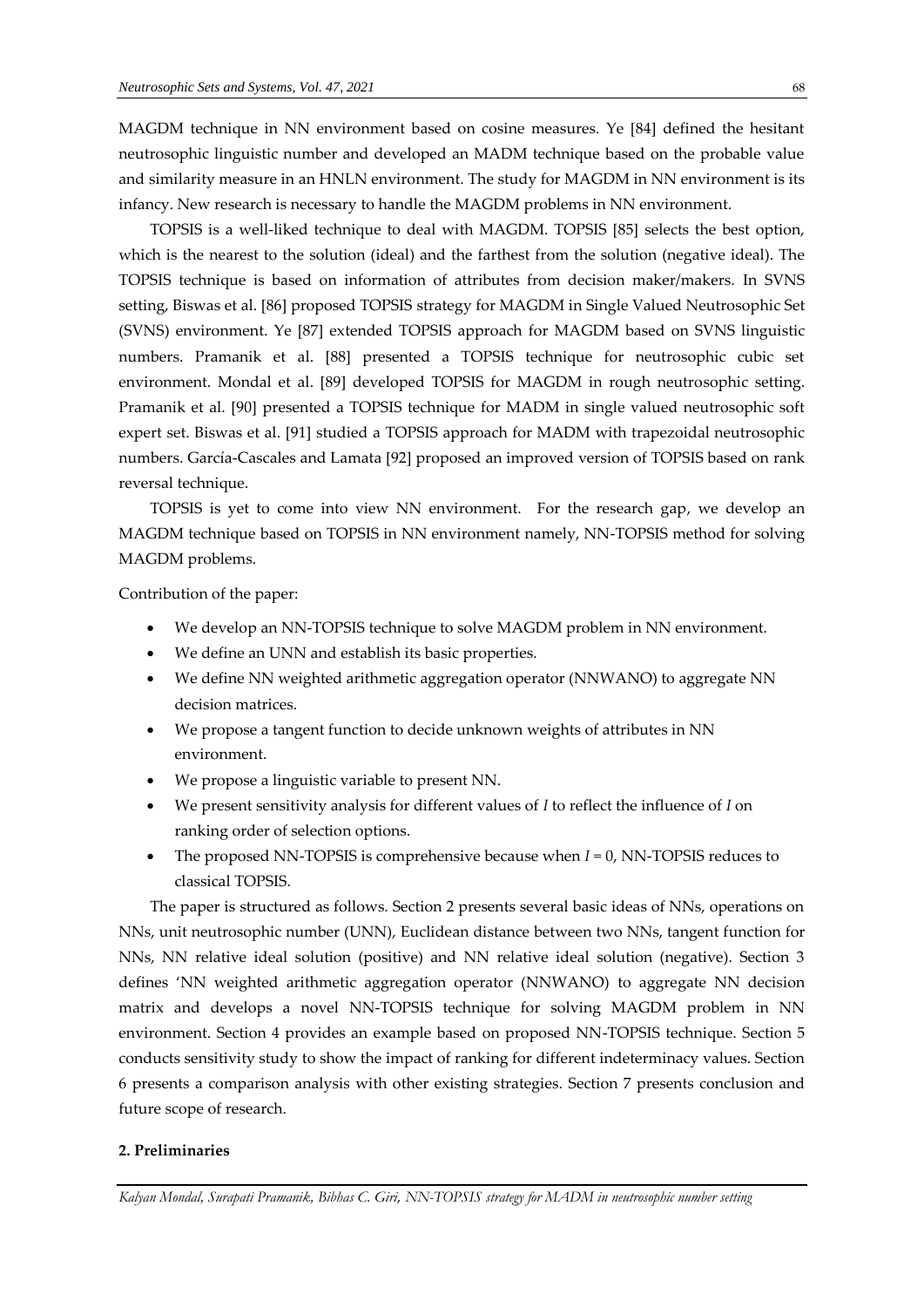In this section, the idea of NN, operations on NNs, unit neutrosophic numbers and Euclidean distance between two NNs, tangent function for NNs, NN relative ideal solution (positive) and NN relative ideal solution (negative) are outlined.

## **2.1. Neutrosophic numbers (NNs)**

An NN [64, 65] is expressed as  $z = p+ qI$  for  $p, q \in R$ , where *I* denotes indeterminacy and *R* denotes the set of real numbers. An NN *z* is expressed as a interval number in the form: *z* = [*p+ qI<sup>L</sup>* ,*p+ qIU*] for  $z \in Z$  and  $I \in [I^{\text{L}}, I^{\text{U}}]$ . The interval  $I \in [I^{\text{L}}, I^{\text{U}}]$  is regarded as an indeterminate interval.

Here, *Z* = set of all neutrosophic numbers.

- If  $qI = 0$ , then  $z = p$  *i.e.*, real number or crisp number.
- If  $p = 0$ , then  $z = qI$  *i.e.*, indeterminate number
- If  $I^L = I^U$ , then *z* is a crisp number.

Assume that  $z_1 = p_1 + q_1 I$  and  $z_2 = p_2 + q_2 I$  for  $z_1, z_2 \in \mathbb{Z}$  and  $I \in [I^L, I^U]$  are two NNs. Some basic operational laws [66] for *z*1 and *z*<sup>2</sup> are presented as follows:

- $(1)$  $I^2 = I$
- $I.0 = 0$
- (3) *I*/*I* = Undefined
- $(z)$  *z*<sub>1</sub>+z<sub>2</sub> = *p*<sub>1</sub>+ *p*<sub>2</sub>+ (*q*<sub>1</sub> + *q*<sub>2</sub>)*I* = [*p*<sub>1</sub> + *p*<sub>2</sub>+ (*q*<sub>1</sub> + *q*<sub>2</sub>)*I*<sup>*L*</sup>, *p*<sub>1</sub>+ *p*<sub>2</sub>+ (*q*<sub>1</sub> + *q*<sub>2</sub>)*I*<sup>*L*</sup>]
- (5) *z*1−*z*2 = *p*1− *p*2+ (*q*1 − *q*2)*I* = [*p*1 − *p*2+ (*q*1 − *q*2)*I L* , *p*1− *p*2+ (*q*1 − *q*2)*I U*]
- (6)  $z_1 \times z_2 = p_1p_2 + (p_1q_2 + p_2q_1)I + q_1q_2I^2 = p_1p_2 + (p_1q_2 + p_2q_1 + q_1q_2)I$
- $(7)$   $\frac{z_1}{z_2}$  = *z z* 2  $\frac{1}{1} = \frac{p_1 + q_1 i}{1} =$  $p_2 + q_2 I$  $p_1 + q_1 I$  $2 + 42$  $\frac{1+q_1I}{p_1+q_2I} = \frac{p_1}{p_2} + \frac{p_2q_1-p_1q_2}{p_2(p_2+q_2)}I; p_2 \neq 0, p_2 \neq -q_2$  $p_2 q_1 - p_1 q$ *p*  $\frac{p_1}{p_2} + \frac{p_2q_1 - p_1q_2}{p_2(p_2 + q_2)} I$ ;  $p_2 \neq 0$ ,  $p_2 \neq +\frac{p_2q_1-p_1q_2}{p_2(p_2+q_2)}I$ ;  $p_2\neq 0$ ,  $_2 q_1 - p_1 q_2$ 2 1

$$
(8) \ \ z_1^2 = p_1^2 + (2p_1q_1 + q_1^2)I
$$

(9)  $\lambda z_1 = \lambda p_1 + \lambda q_1 I$ 

#### **2.2. Unit neutrosophic numbers (UNNs)**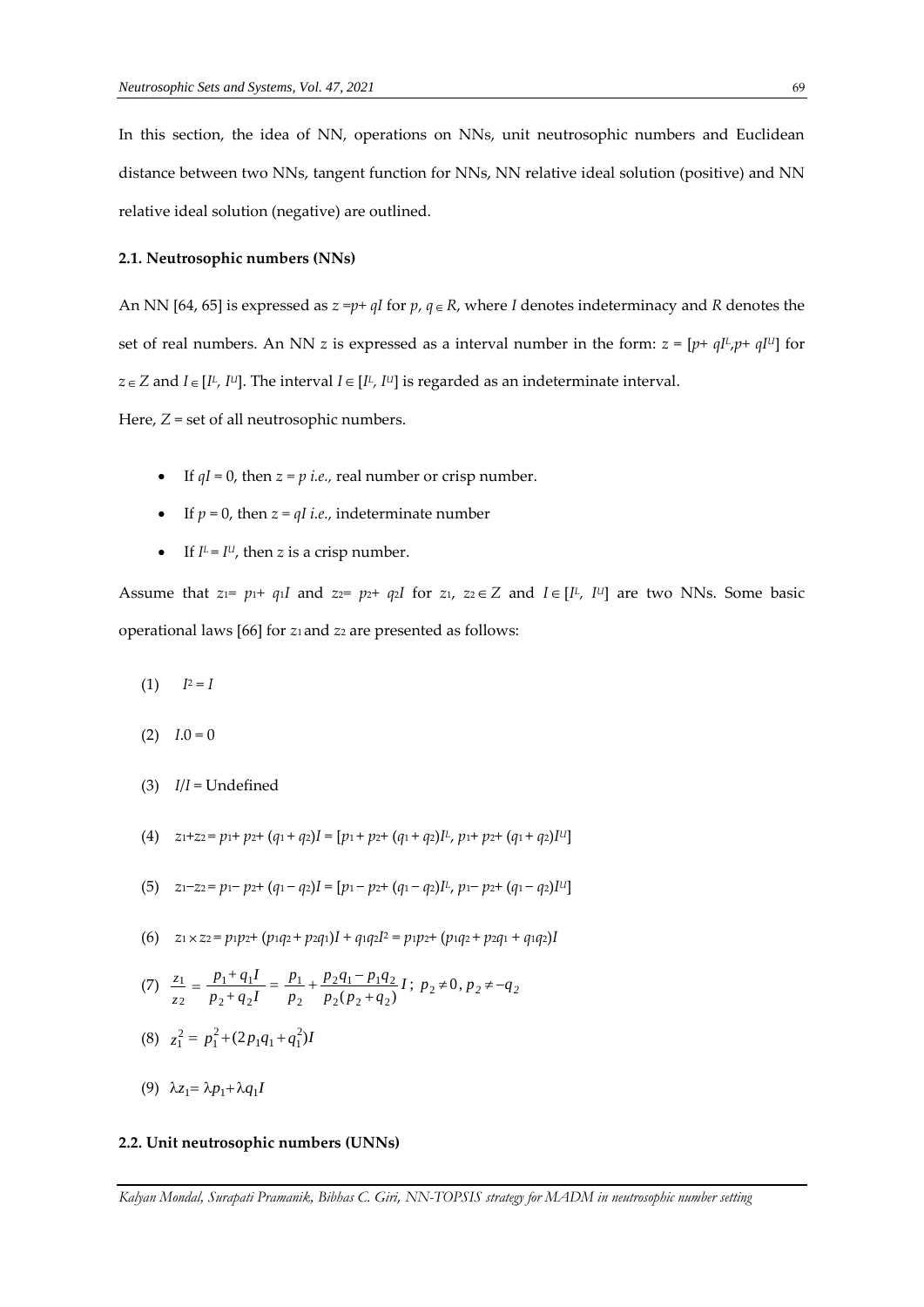In this subsection, we define unit neutrosophic number (UNN).

**Definition 1** Let 
$$
A = \langle \langle a_1 + b_1 I \rangle, \langle a_2 + b_2 I \rangle, \dots, \langle a_n + b_n I \rangle \rangle
$$
 (i = 1, 2, ..., n) be a set of neutrosophic

numbers. Then 
$$
A^\circ = \left\{ \left\langle \frac{a_1 + b_1 I}{2\sqrt{a_1^2 + b_1^2}} \right\rangle, \left\langle \frac{a_2 + b_2 I}{2\sqrt{a_2^2 + b_2^2}} \right\rangle, \dots, \left\langle \frac{a_n + b_n I}{2\sqrt{a_n^2 + b_n^2}} \right\rangle \right\}
$$
, (i = 1, 2, ..., n) is the set of UNNs.

*Example 1* Let *A* = {3+4*I*, 4−3*I*} be a set of NNs. Then, we obtain  $A^{\circ} = \left\{ \frac{3+4I}{10}, \frac{4-3I}{10} \right\}$  $=\left\{\frac{3+4I}{10},\frac{4-}{1}\right\}$ 10  $\frac{+4I}{10}$ ,  $\frac{4-3}{10}$  $A^{\circ} = \left\{ \frac{3 + 4I}{10}, \frac{4 - 3I}{10} \right\}.$ 

**Theorem 1** Each element of the set of UNNs lies in the interval [−1, 1].

.

*Proof* Let  $a_i$ ,  $b_i \in R$  (set of real numbers), and  $I \in [0, 1]$ .

$$
\Rightarrow -1 \le \frac{a_i}{\sqrt{a_i^2 + b_i^2}} \le 1; \quad -1 \le \frac{b_i I}{\sqrt{a_i^2 + b_i^2}} \le 1
$$

$$
\Rightarrow -1 \le \frac{a_i + b_i I}{2\sqrt{a_i^2 + b_i^2}} \le 1; \quad i = 1, 2, ..., n.
$$

## **2.3. Euclidean distance of two Sets of NNs and UNNs**

**Definition 2** Let  $A = \{(a_1 + b_1I), (a_2 + b_2I), \cdots, (a_n + b_nI)\}$  and  $X = \{(x_1 + y_1I), (x_2 + y_2I), \cdots, (x_n + y_nI)\}$  (i = 1, 2, ...

. , n.) be any two sets of NNs and *I* ∈ [0, 1]. Then the Euclidean distance of *A* and *X* is defined as:

$$
D_{Eucl}(A, X) = \sqrt{\sum_{i=1}^{n} \langle a_i - x_i \rangle + (b_i - y_i)I^* \rangle^2}
$$
 (1)

Here,  $I^* = \lambda I^L + (1 - \lambda)I^U$  , and  $0 \le \lambda \le 1$  . Let,

$$
A^{\circ} = \left\{ \left\langle \frac{a_1 + b_1 I}{2\sqrt{a_1^2 + b_1^2}} \right\rangle, \left\langle \frac{a_2 + b_2 I}{2\sqrt{a_2^2 + b_2^2}} \right\rangle, \dots, \left\langle \frac{a_n + b_n I}{2\sqrt{a_n^2 + b_n^2}} \right\rangle \right\}, X^{\circ} = \left\{ \left\langle \frac{x_1 + y_1 I}{2\sqrt{x_1^2 + y_1^2}} \right\rangle, \left\langle \frac{x_2 + y_2 I}{2\sqrt{x_2^2 + y_2^2}} \right\rangle, \dots, \left\langle \frac{x_n + y_n I}{2\sqrt{x_n^2 + y_n^2}} \right\rangle \right\}
$$

be the sets of UNNs. Then the Euclidean distance of  $A^{\circ}$  and  $X^{\circ}$  is defined as:

$$
D_{Eucl}(A^{\circ}, X^{\circ}) = \sqrt{\sum_{i=1}^{n} \left\langle \frac{(a_i + b_i I^{\circ})}{2\sqrt{a_i^2 + b_i^2}} - \frac{(x_i + y_i I^{\circ})}{2\sqrt{x_i^2 + y_i^2}} \right\rangle^2}
$$
(2)

**Definition 3** The normalized Euclidean distance of two sets of UNNs  $A^{\circ}$  and  $X^{\circ}$  is defined as: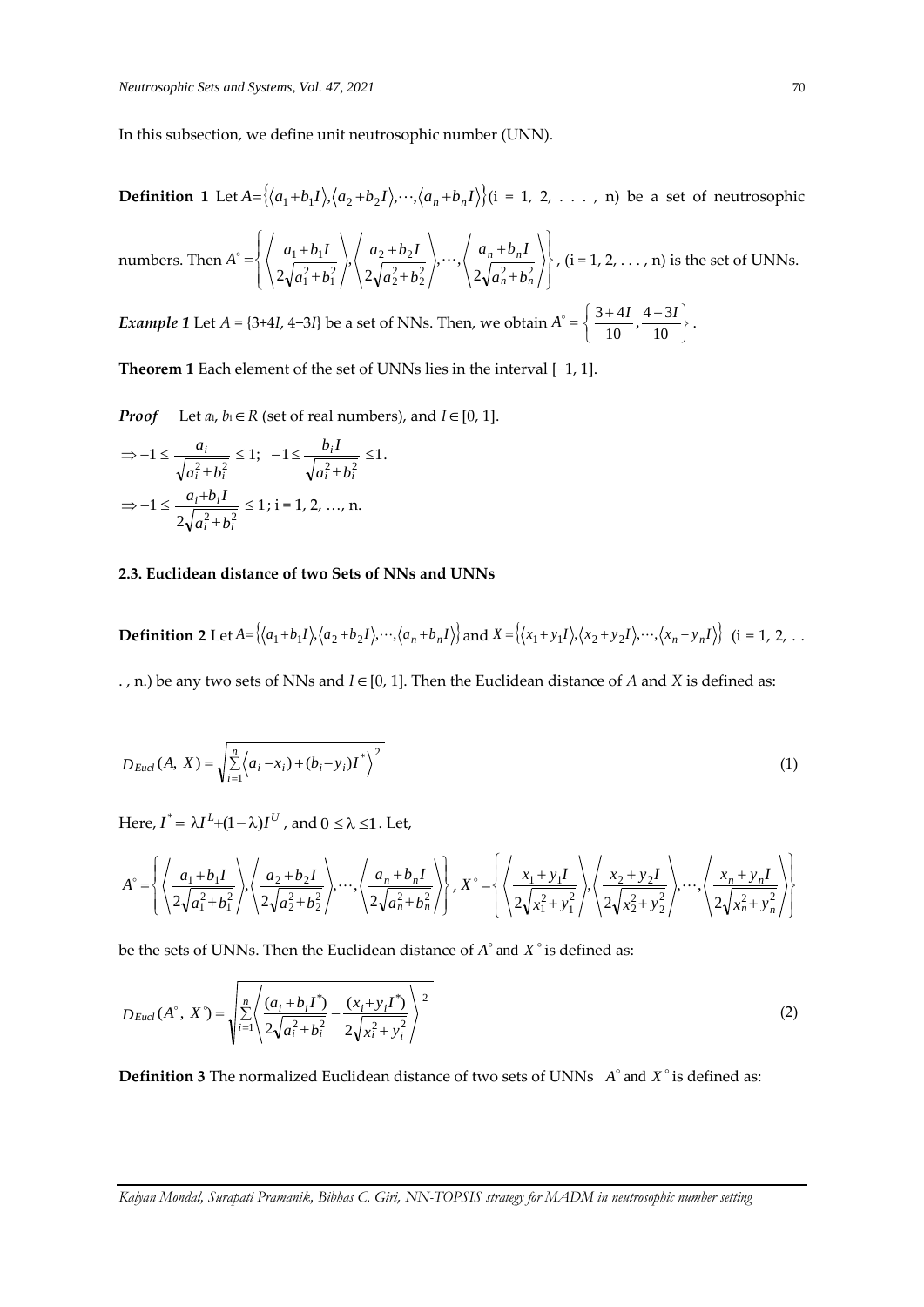$$
D_{Eucl}^{N}(A^{\circ}, X^{\circ}) = \sqrt{\frac{1}{n} \sum_{i=1}^{n} \left\langle \frac{(a_i + b_i I^*)}{2\sqrt{a_i^2 + b_i^2}} - \frac{(x_i + y_i I^*)}{2\sqrt{x_i^2 + y_i^2}} \right\rangle^2}
$$
(3)

**Note 1** In decision making situation we use expectation value (mean value) of  $\lambda$  i.e.,  $\lambda = 0.5$ .

# **2.4. Tangent function for NNs**

**Definition 4** The tangent function of a neutrosophic number *P= x*ij+ *y*ij*I* = [*x*ij+ *y*ij*I L* , *x*ij+ *y*ij*I <sup>U</sup>*], where *x*ij and  $y_{ij}$  are not simultaneously zeroes,  $(i = 1, 2, ..., m; j = 1, 2, ..., n)$  is defined as:

$$
T_{j}(P) = 1 - \frac{1}{n} \sum_{i=1}^{n} \tan \frac{\pi}{4} \left( \frac{y_{ij}}{\sqrt{x_{ij}^{2} + y_{ij}^{2}}} \right)
$$
 (4)

The weight structure is defined as:

$$
\omega_j = \frac{T_j(P)}{\sum_{j=1}^n T_j(P)}; j = 1, 2, ..., n
$$
  
Here,  $\sum_{j=1}^n \omega_j = 1$ . (5)

**Theorem 2** The function  $T_j(P)$  is bounded.

*Proof* Since  $x_{ij}$ ,  $y_{ij} \in R$  and  $x_{ij}$ ,  $y_{ij}$  are not both zero, we have.

$$
0 \leq \frac{\left|y_{ij}\right|}{\left|\sqrt{x_{ij}^2 + y_{ij}^2}\right|} \leq 1 \Rightarrow 0 \leq \tan \frac{\pi}{4} \left(\frac{\left|y_{ij}\right|}{\left|\sqrt{x_{ij}^2 + y_{ij}^2}\right|}\right) \leq 1 \Rightarrow 0 \leq 1 - \tan \frac{\pi}{4} \left(\frac{\left|y_{ij}\right|}{\left|\sqrt{x_{ij}^2 + y_{ij}^2}\right|}\right) \leq 1 \Rightarrow 0 \leq T_j(P) \leq 1.
$$

Hence, the function  $T_j(P)$  is bounded.

**Theorem 3** The function  $T_j(P)$  is monotone decreasing.

**Proof** Here, 
$$
\frac{1}{n} \sum_{i=1}^{n} \tan \frac{\pi}{4} \left( \left| \frac{y_{ij}}{\sqrt{x_{ij}^2 + y_{ij}^2}} \right| \right)
$$
 is monotone increasing in the interval  $[0, \pi/4]$  and  $0 \le \frac{|y_{ij}|}{\sqrt{x_{ij}^2 + y_{ij}^2}} \le 1$ .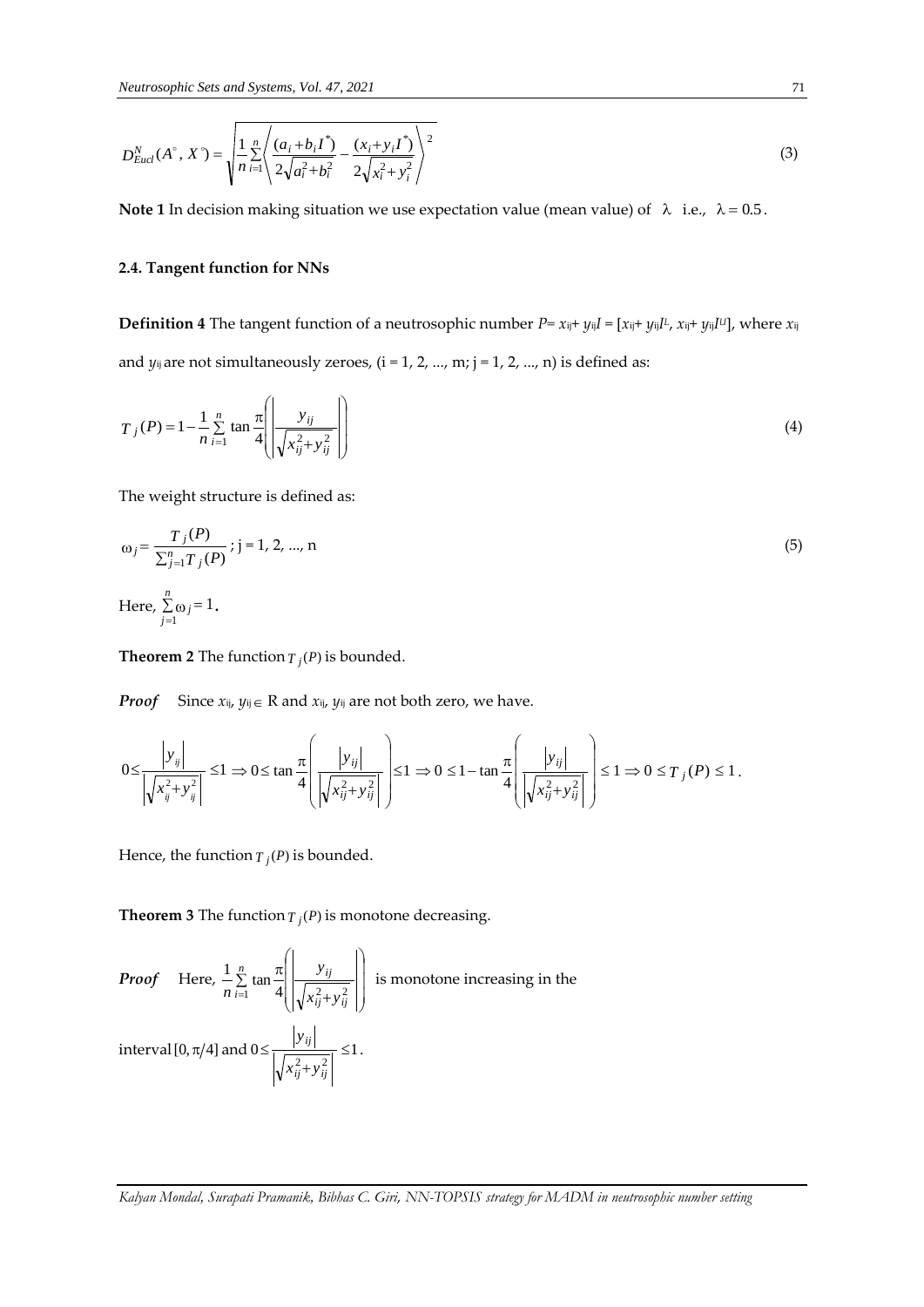$$
\Rightarrow 1 - \frac{1}{n} \sum_{i=1}^{n} \tan \frac{\pi}{4} \left( \frac{y_{ij}}{\sqrt{x_{ij}^2 + y_{ij}^2}} \right) \text{ is a monotone decreasing function in the interval } [0, \pi/4].
$$

 $\Rightarrow T_i(P)$  is monotone decreasing in the interval [0, $\pi/4$ ].

*Example* 2 Assume that  $P_1 = 3 + 2I$ , and  $P_2 = 3 + 5I$ . Then, we obtain  $T(P_1) = 0.5345$ ,  $T(P_2) = 0.2020$ . *Example* 3 Assume that  $P_1 = 3 + I$ , and  $P_2 = 7 + I$ . Then, we obtain  $T(P_1) = 0.7464$ ,  $T(P_2) = 0.8883$ . *Example 4* Assume that  $P_1 = 10 + 2I$ , and  $P_2 = 2 + 10I$ . Then, we obtain T(P<sub>1</sub>) = 0.8447, T(P<sub>2</sub>) = 0.0299.

## **2.5. NN relative positive ideal solution and NN relative negative ideal solution**

**Definition 5** Assume that *C*<sup>+</sup> and *C*<sup>−</sup> denote respectively two the type modifiers, namely, the benefit attribute and cost attribute. Assume that  $G_N^+$  denotes the NN relative positive ideal solution (NNRPIS) and  $G_N^-$  denotes the NN relative negative ideal solution (NNRNIS).

Then  $G_N^+$  is defined as:

$$
G_N^+ = \langle d_1^{\omega^+}, d_2^{\omega^+}, \cdots, d_n^{\omega^+} \rangle
$$
  
\nHere 
$$
d_j^{\omega^+} = \langle x_j^{\omega^+} + y_j^{\omega^+} I \rangle \text{ for } j = 1, 2, ..., n.
$$
  
\n
$$
x_j^{\omega^+} = \{ (\max_i \{ x_{ij}^{\omega} \} / j \in C^+), (\min_i (x_{ij}^{\omega} j) / j \in C^-) \}
$$
  
\n
$$
y_j^{\omega^+} = \{ (\min_i \{ y_{ij}^{\omega} \} / j \in C^+), (\max_i (y_{ij}^{\omega} j) / j \in C^-) \}
$$

Then  $G_N^-$  is defined as follows:

$$
G_N^- = \langle d_1^{\omega^-}, d_2^{\omega^-}, \cdots, d_n^{\omega^-} \rangle
$$
  
\nHere  $d_j^{\omega^-} = \langle x_j^{\omega^-} + y_j^{\omega^-} I \rangle$  for  $j = 1, 2, ..., n$ .  
\n
$$
x_j^{\omega^-} = \{ (\min_i \{ x_{ij}^{\omega} \} / j \in C^+), (\max_i \{ x_{ij}^{\omega} \} / j \in C^-) \}
$$
  
\n
$$
y_j^{\omega^-} = \{ (\max_i \{ y_{ij}^{\omega} \} / j \in C^+), (\min_i \{ y_{ij}^{\omega} \} / j \in C^-) \}
$$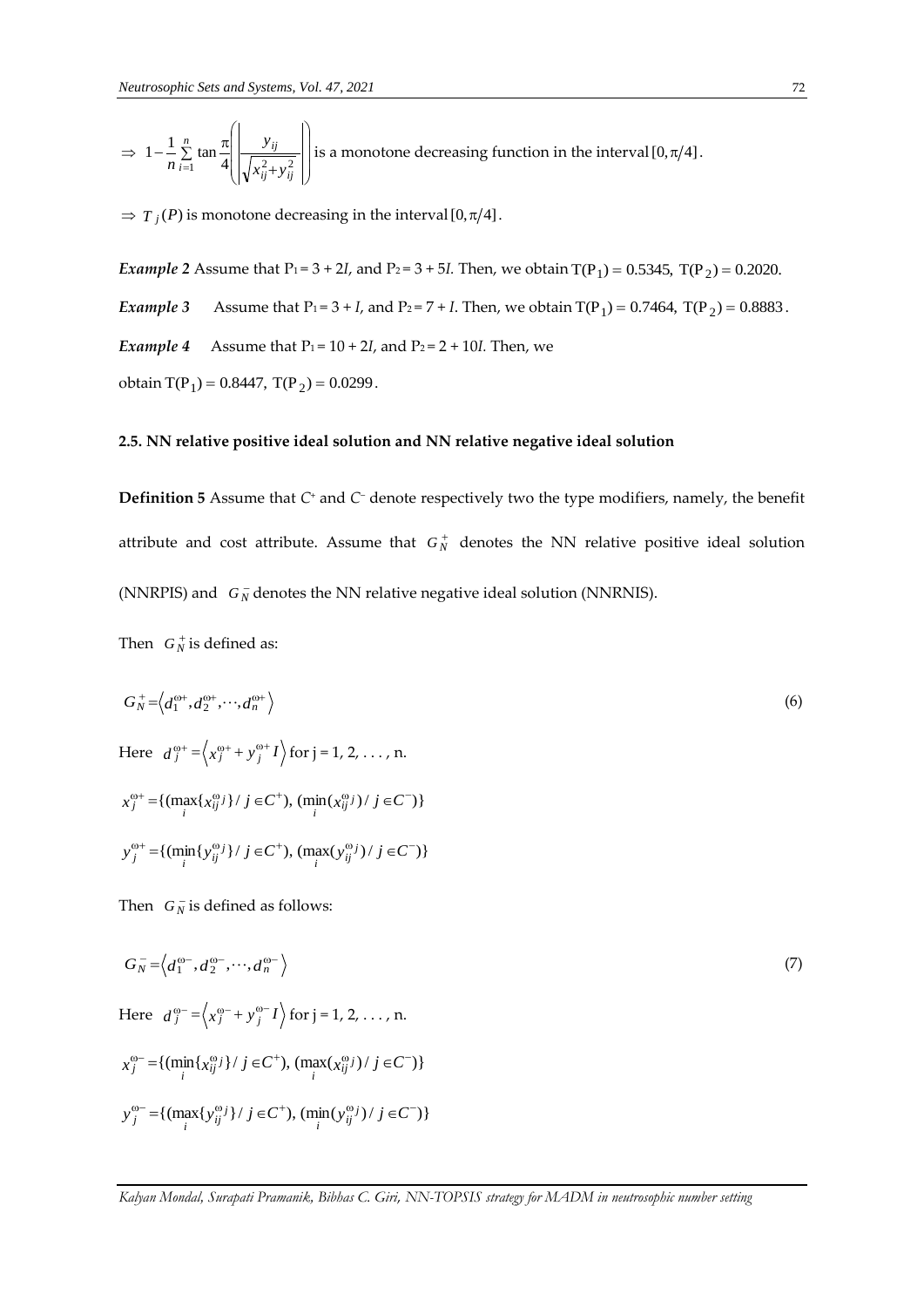#### **3. NN-TOPSIS technique for MADM**

Assume that an MADM problem is characterized by m selection options and n attributes. Also let *D*  $=(D_1, D_2, \ldots, D_r)$  be the set of decision makers,  $K = (K_1, K_2, \ldots, K_m)$  be the set of selection options, and *C* = (*C*1, *C*2, ..., *C*n) be the set of attributes. The ratings offered by the decision maker describe the performance of the selection option  $K_i$  against the attribute  $C_j$ . Let  $\{\omega_1, \omega_2, \dots, \omega_n\}$  be the weight vector assigned for the attributes *C*1, *C*2, ...,*C*n. The rating values associated with the selection options with respect to the attributes is presented in the following NN based decision matrix (for r<sup>th</sup> decision maker).

$$
D_r[K | C_1, C_2, ..., C_n] = K_1 \begin{pmatrix} C_1 & C_2 & \cdots & C_n \\ \langle x_{11} + y_{11}I \rangle_r & \langle x_{12} + y_{12}I \rangle_r & \cdots & \langle x_{1n} + y_{1n}I \rangle_r \\ \langle x_{21} + y_{21}I \rangle_r & \langle x_{22} + y_{22}I \rangle_r & \cdots & \langle x_{2n} + y_{2n}I \rangle_r \\ \vdots & \vdots & \ddots & \vdots \\ K_m \langle x_{m1} + y_{m1}I \rangle_r & \langle x_{m2} + y_{m2}I \rangle_r & \cdots & \langle x_{mn} + y_{mn}I \rangle_r \end{pmatrix}
$$
(8)

Here,  $\langle x_{ij}+y_{ij}I\rangle_r$  is the rating value (in terms of NN) for ij<sup>th</sup> element of the decision matrix of r-th decision maker.

Now the steps (Figure 1**)** of NN-TOPSIS technique in NN environment are described below:

## **Step 1:** Determine the weights of the decision makers.

Assume that *D* = {*D*1, *D*2, …, *D*r} be a group of decision makers. In decision making situation, the decision maker's weight may be different as their importance is not identical. The importance of each decision maker is expressed in terms of linguistic variables. The linguistic variables are then transformed into NNs (see Table 1).

**Table 1** Transformation of linguistic variable into NN

| Linguistic terms (LTs) | NNs      |
|------------------------|----------|
| Very Important (VI)    | 5        |
| Important (I)          | $4+I$    |
| Medium (M)             | $3+2I$   |
| Unimportant (UI)       | $2 + 3I$ |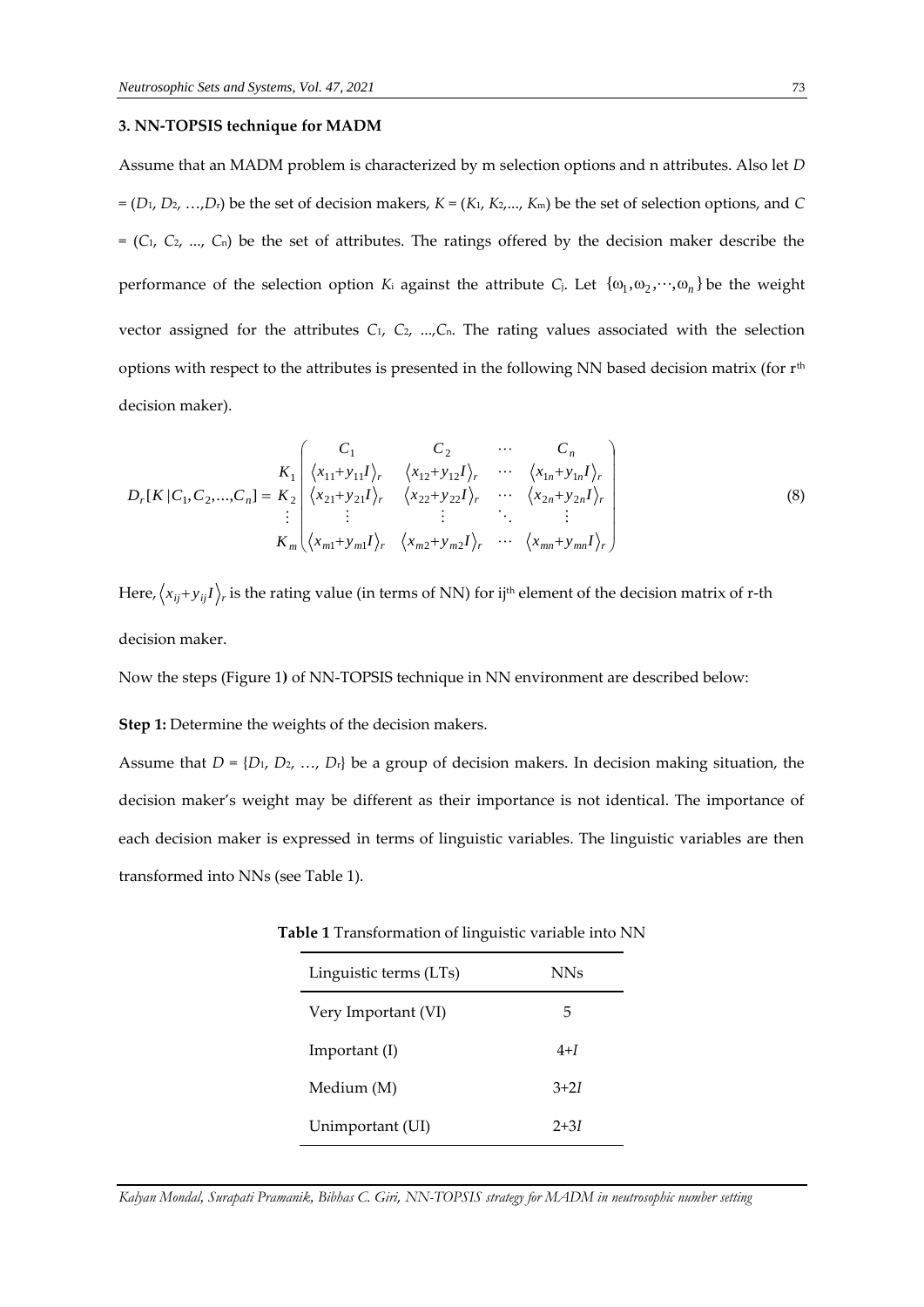Very unimportant (VUI) 1+4*I*

Assume that  $a_r + b_r I$  presents the rating of  $r<sup>th</sup>$  decision maker. Then, the weight  $(\xi_r)$  of the  $r<sup>th</sup>$  decision maker is presented as:

$$
\xi_r = \frac{[2a_r + b_r(I^L + I^U)]}{\sum_{t=1}^r [2a_t + b_t(I^L + I^U)]}
$$
\n
$$
\text{and } \sum_{t=1}^r \xi_t = 1 \, .
$$
\n(9)

**Step 2:** Calculate the aggregated NN decision matrix based on decision makers' assessments.

Assume that  $D^r = \langle a_k + b_k I \rangle_{m \times n}$  denotes the NN decision matrix of the r<sup>th</sup> decision maker and  $\xi = (\xi_1, \xi_2, ..., \xi_r)^T$  be the weight format of decision makers such that each  $\xi_r \in (0, 1)$ . The aggregated matrix is obtained using NN weighted arithmetic mean aggregation operator (NNWAMAO) as:

$$
D_{aggr} = (d_{ij})_{m \times n} = \text{NNWAMAO}\left(d_{ij}^1, d_{ij}^2, \cdots, d_{ij}^r\right) = \xi_1 d_{ij}^1 \oplus \xi_2 d_{ij}^2 \oplus \cdots \oplus \xi_r d_{ij}^r = \left\langle \sum \xi_{ij} a_{ij} + I \sum \xi_{ij} b_{ij} \right\rangle \tag{10}
$$

Now the aggregated NN decision matrix is defined as:

$$
D_{aggr}[K|C_1, C_2, ..., C_n] = K_1 \begin{pmatrix} C_1 & C_2 & \cdots & C_n \\ \langle x_{11} + y_{11}I \rangle_{aggr} & \langle x_{12} + y_{12}I \rangle_{aggr} & \cdots & \langle x_{1n} + y_{1n}I \rangle_{aggr} \\ \langle x_{21} + y_{21}I \rangle_{aggr} & \langle x_{22} + y_{22}I \rangle_{aggr} & \cdots & \langle x_{2n} + y_{2n}I \rangle_{aggr} \\ \vdots & \vdots & \ddots & \vdots \\ K_m \langle x_{m1} + y_{m1}I \rangle_{aggr} & \langle x_{m2} + y_{m2}I \rangle_{aggr} & \cdots & \langle x_{mn} + y_{mn}I \rangle_{aggr} \end{pmatrix}
$$
(11)

Here,  $\langle x_{ij} + y_{ij} I \rangle_{aggr}$  is the rating value for ij<sup>th</sup> element of aggregated decision

matrix 
$$
D_{aggr}[K|C_1, C_2, ..., C_n]
$$

$$
(i = 1, 2, \ldots m; j = 1, 2, \ldots n).
$$

**Step 3:** Calculate the attribute weights.

When weights of attributes are completely unknown to decision makers, the entropy measure [93] is used to calculate attribute weights. Entropy method [94] is used to find out completely unknown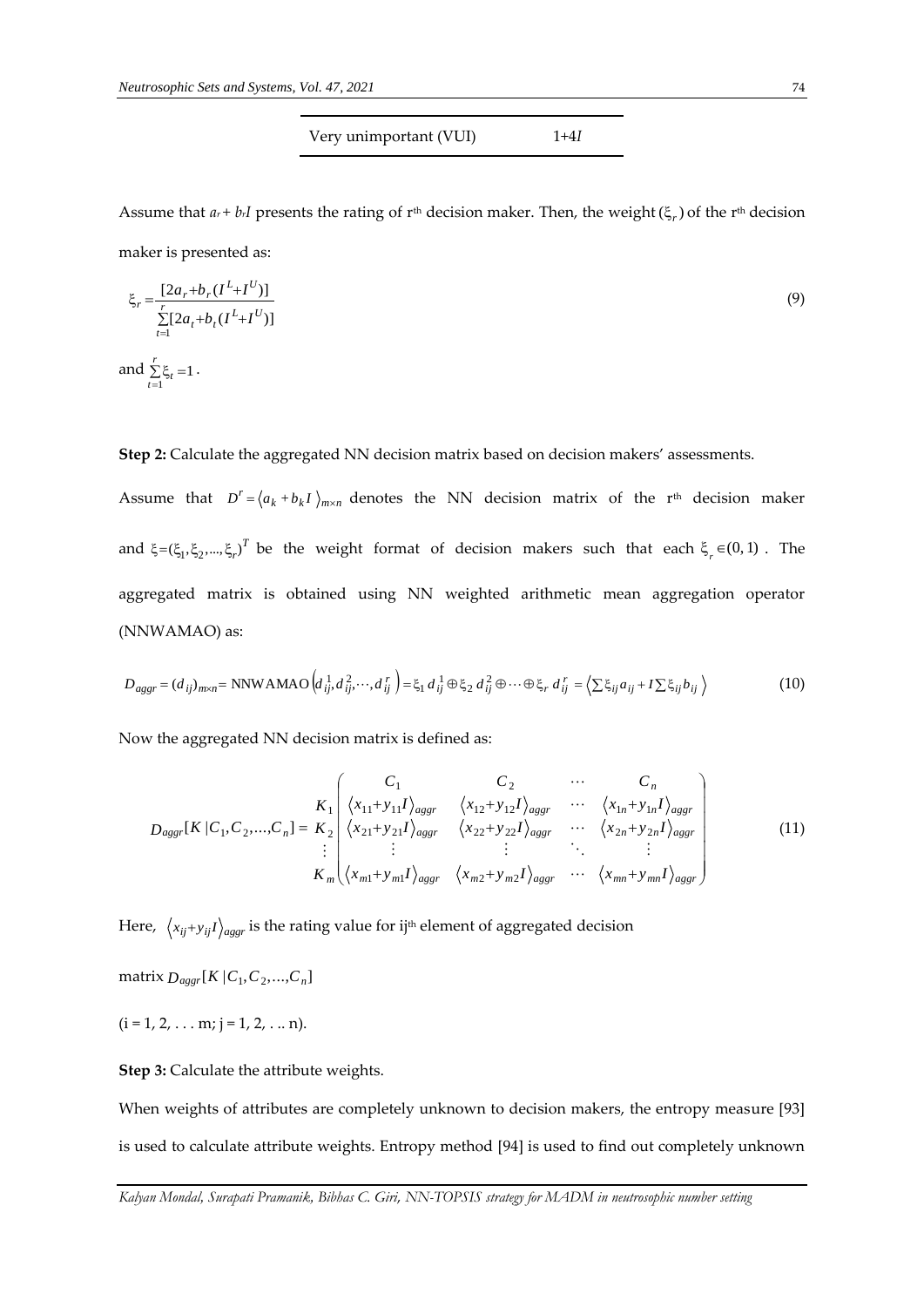attribute weights of single valued neutrosophic sets. Method to determine unidentified attribute weights in NN environment is yet to come into view in literature. We define a function for measuring unknown attribute weights (see definition 4).

#### **Step 4:** Aggregate the weighted NN decision matrix.

The calculated weights of the attributes and aggregated NN decision matrix are fused to construct the aggregated weighted NN decision matrix. The aggregated weighted NN decision matrix is defined by utilizing the multiplication rules between attribute weights and corresponding rating values of attributes as:

$$
D \otimes \omega = \left\langle d^{\omega}{}_{ij} \right\rangle_{m \times n} = \left\langle a^{\omega}{}_{ij} + b^{\omega}{}_{ij}I \right\rangle_{m \times n} = K_2 \left\{ \begin{array}{ccc} C_1 & C_2 & \cdots & C_n \\ \langle x_{11} + y_{11}I \rangle_{\omega_j} & \langle x_{12} + y_{12}I \rangle_{\omega_j} & \cdots & \langle x_{1n} + y_{1n}I \rangle_{\omega_j} \\ \langle x_{21} + y_{21}I \rangle_{\omega_j} & \langle x_{22} + y_{22}I \rangle_{\omega_j} & \cdots & \langle x_{2n} + y_{2n}I \rangle_{\omega_j} \\ \vdots & \vdots & \ddots & \vdots \\ K_m \left\langle x_{m1} + y_{m1}I \rangle_{\omega_j} & \langle x_{m2} + y_{m2}I \rangle_{\omega_j} & \cdots & \langle x_{mn} + y_{mn}I \rangle_{\omega_j} \right\rangle \end{array} \right\}
$$
(12)

Here,  $d^{\omega}{}_{ij} = \left\langle T^{\omega}{}_{ij}$ ,  $I^{\omega}{}_{ij}$ ,  $F^{\omega}{}_{ij}$  denotes the rating value for (ij)<sup>th</sup> element of the aggregated weighted NN decision matrix  $D \otimes \omega$  (i = 1, 2, ..., m and j = 1, 2, ..., n).

**Step 5:** Determine the NNRPIS and the NNRNIS.

Assume that  $\left\langle d^{\omega}_{ij}\right\rangle_{m\times n} = \left\langle x_{ij}+y_{ij}I\right\rangle_{m\times n}$  is an NN decision matrix, where,  $x_{ij}$  and  $y_{ij}$  are respectively the determinant part and indeterminate part of the evaluation for the attribute *C*<sup>j</sup> with respect to the selection option *K*i.

**Step 6:** Determine the distance measures of each selection option from the NNRPIS and the NNRNIS.

The normalized Euclidean distance measure of all selection option $\left\langle x_{ij}^{\omega}{}^{j}+y_{ij}^{\omega}{}^{j}I^{*}\right\rangle$  from the NNRPIS  $d_1^{\omega+}, d_2^{\omega+}, ..., d_n^{\omega+}\rangle$  for i = 1, 2, …, m and j = 1, 2, …, n is written as:

$$
\Delta_{Eucl}^{i+} (d_{ij}^{\omega_j}, d_j^{\omega}) = \sqrt{\frac{1}{n} \sum_{i=1}^n \left\langle \frac{(a_{ij}^{\omega_j} + b_j^{\omega_j} I^*)}{(a_{ij}^{\omega_j} + b_j^{\omega_j})} - \frac{(a_{ij}^{\omega} + b_j^{\omega} I^*)}{(a_{ij}^{\omega} + b_j^{\omega})} \right\rangle^2}
$$
(13)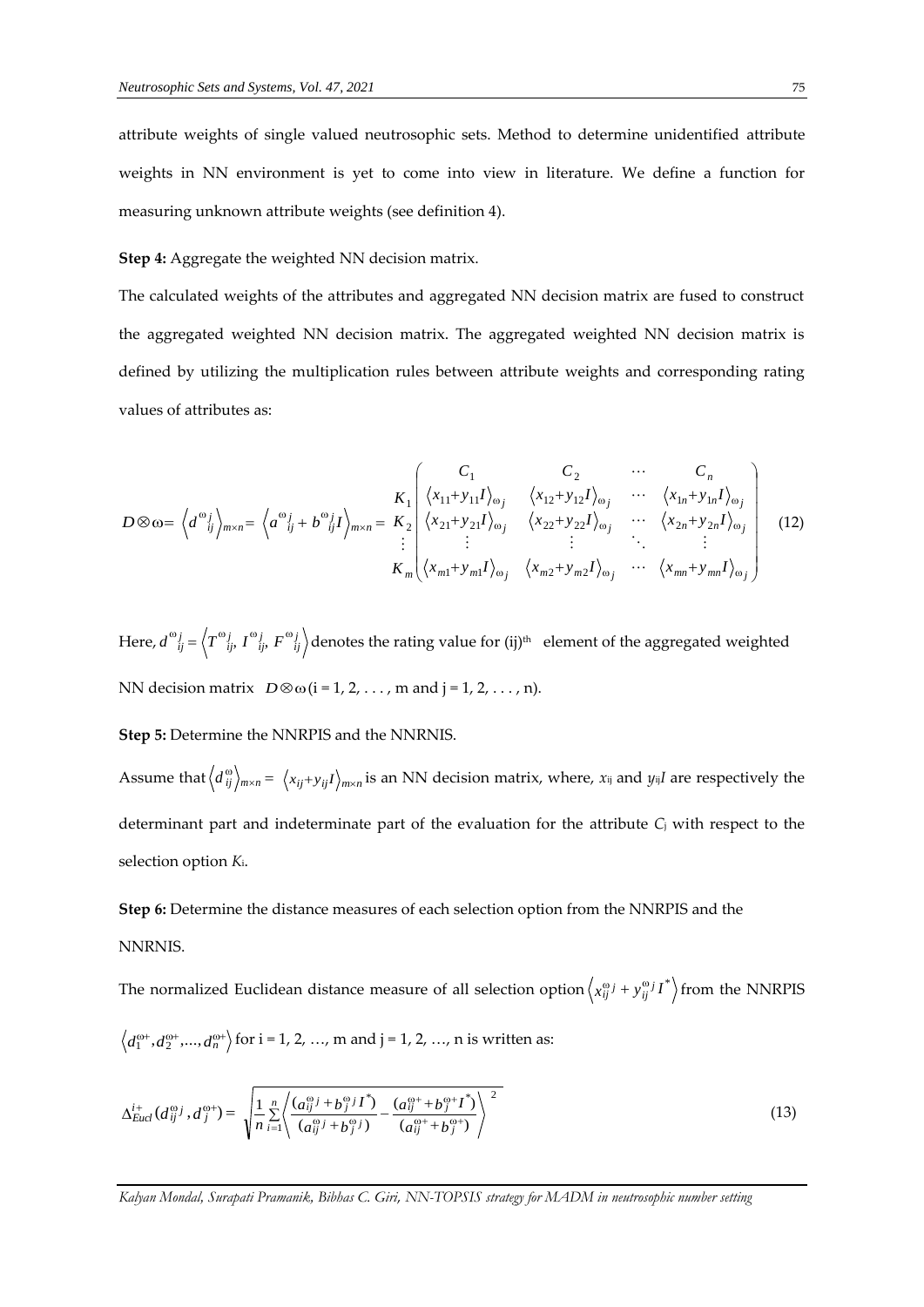The normalized Euclidean distance measure of all selection option $\left\langle x_{ij}^{\omega}{}^{j}+y_{ij}^{\omega}{}^{j}I^{*}\right\rangle$  from the NNRNIS  $d_1^{\omega_-}, d_2^{\omega_-}, ..., d_n^{\omega_-}$  for i = 1, 2, …, m and j = 1, 2, …, n is presented as:

$$
\Delta_{Eucl}^{i-}(d_{ij}^{\omega_j}, d_j^{\omega}) = \sqrt{\frac{1}{n} \sum_{i=1}^n \left( \frac{(a_{ij}^{\omega_j} + b_j^{\omega_j} I^*)}{(a_{ij}^{\omega_j} + b_j^{\omega_j})} - \frac{(a_{ij}^{\omega -} + b_j^{\omega -} I^*)}{(a_{ij}^{\omega -} + b_j^{\omega -})} \right)^2}
$$
(14)

 $a_{ij}^{\omega-}+b$ 

**Step 7:** compute the relative closeness co-efficient (RCC) to the NN ideal solution.

 $i=1$   $(a_{ij}^{00}$   $j+b_{j}^{00}$   $i$   $j$   $(a_{ij}^{00}$   $+b_{j}^{00}$ 

 $\frac{0}{i}$ *j* +  $b_j^{\omega}$ *j* 

 $a_{ij}^{\omega j}$  + b

RCC of each selection option  $K_i$  with respect to the NN positive ideal solution  $|G_N^+|\rangle$  is defined as:

$$
\text{RCC}(K_i) = \frac{\left\langle \Delta_{Eucl}^{\alpha}(d_{ij}^{\omega_j}, d_j^{\omega}) \right\rangle}{\left\langle \Delta_{Eucl}^{\alpha}(d_{ij}^{\omega_j}, d_j^{\omega}) + \Delta_{Eucl}^{\alpha}(d_{ij}^{\omega_j}, d_j^{\omega}) \right\rangle}
$$
(15)

Here,  $0 \leq RCC(K_i) \leq 1$ .

#### **Step 8:** Rank the priority

All the RCC values are arranged in descending order. A set of alternatives is then preference ranked order. We select the alternative corresponding to the highest value of  $RCC(K_i)$  as the best choice  $K_i$ for  $i = 1, 2, \ldots, m$ .



**Figure 1:** Steps of NN-TOPSIS technique

**Step 9:** End.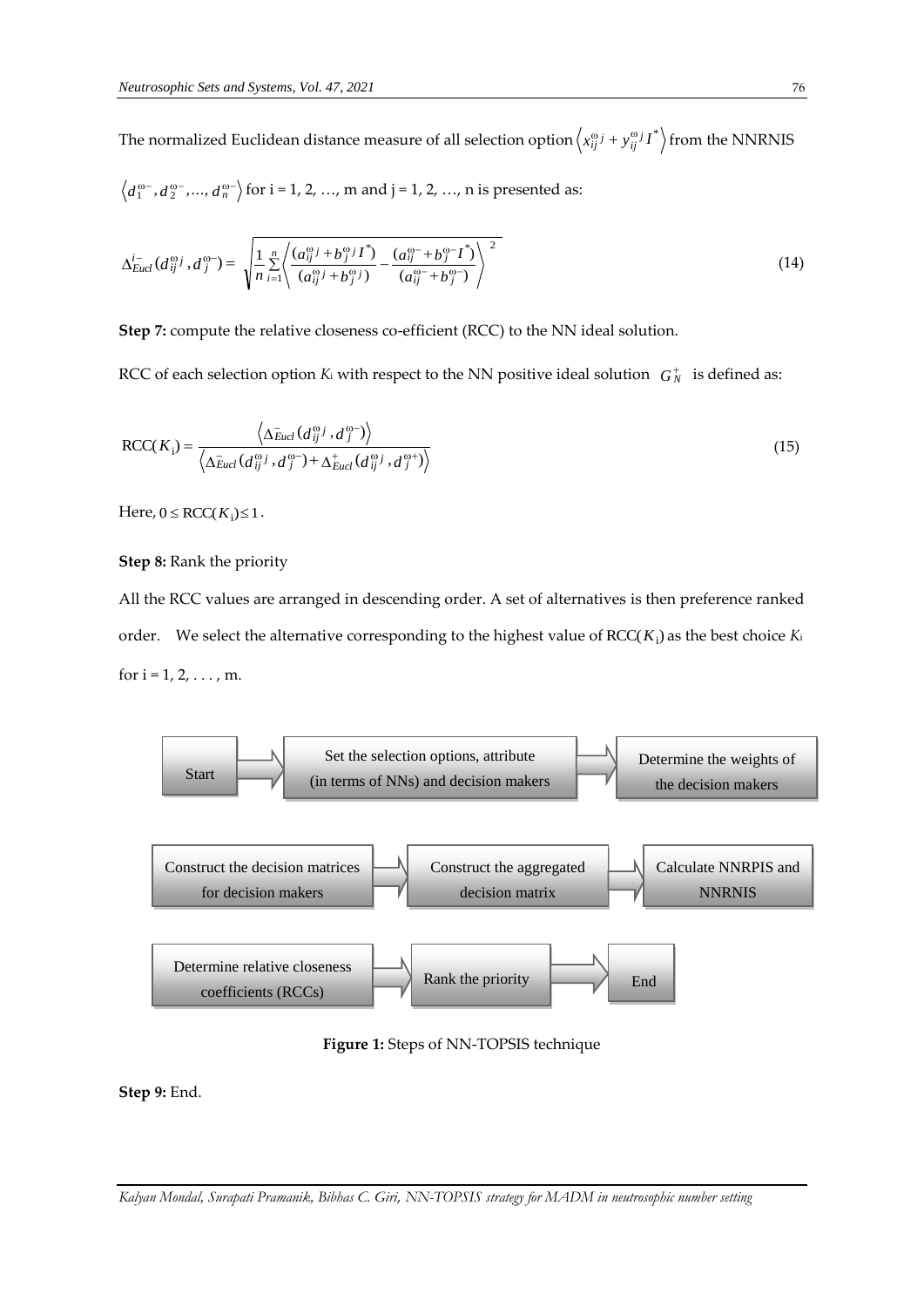#### **4. Illustrative example**

Let a multi-national company wants to recruit managing director for their company. An interview board with three members *D*1, *D*2, *D*<sup>3</sup> is formed to select the managing director. The selection options (candidates) are *K*1, *K*2, *K*3, and *K*4. Decision makers must take their decisions based on the following attributes (*C*1): academic qualification, (*C*2): interview performance (*C*3): management experience and (*C*<sub>4</sub>): risk factor. Assume that  $\omega_1$ ,  $\omega_2$ ,  $\omega_3$  and  $\omega_4$  be the weights assigned to the attributes *C*<sub>1</sub>, *C*<sub>2</sub>, *C*<sub>3</sub>, and *C*4 respectively. The rating values of the selection options for the MAGDM problem with respect to the attribute are presented in NN based decision matrices (Eqs. (16), (17), and (18)).

Each decision maker uses five-point scale (see Table 1) to express his/her rating values. Each decision maker forms an NN based decision matrix to express rating values. The decision matrices corresponding to decision makers *D*1, *D*2, and *D*3 are shown in (16), (17), and (18) respectively.

$$
D_1[K|C_1, C_2, C_3] = K_2 \begin{pmatrix} C_1 & C_2 & C_3 & C_4 \\ 1+2I & 5 & 4+I & 2+I \\ 2+I & 1+I & 2+2I & 1+2I \\ K_3 & 1+3I & 2+2I & 5+I & 2I \\ K_4 & 3+I & 2+3I & 4+I & I \end{pmatrix} \tag{16}
$$

$$
D_2[K|C_1, C_2, C_3] = \begin{array}{c|ccc} & K_1 & 2+3I & 4 & 3+I & I \\ K_2 & 2+I & 2+2I & 2+I & 2I \\ & K_3 & 3I & 2+2I & 5 & 1+I \\ & K_4 & 1+I & 2+I & 4 & I \end{array}
$$
 (17)

$$
D_3[K|C_1, C_2, C_3] = \begin{array}{c|ccccc} & C_1 & C_2 & C_3 & C_4 \\ & 3+2I & 3 & 4+I & I \\ & K_2 & 1+3I & 2+I & 3 & I \\ & K_3 & 2I & 1+I & 4 & 2I \\ & K_4 & 2+I & 2+I & 3+I & 1+I \end{array}
$$
 (18)

The problem is solved using the following steps of the proposed NN-TOPSIS technique.

**Step 1:** Determine the weights of decision makers.

Linguistic variables are employed to represent the weights of decision makers and their corresponding neutrosophic numbers are shown in Table 2.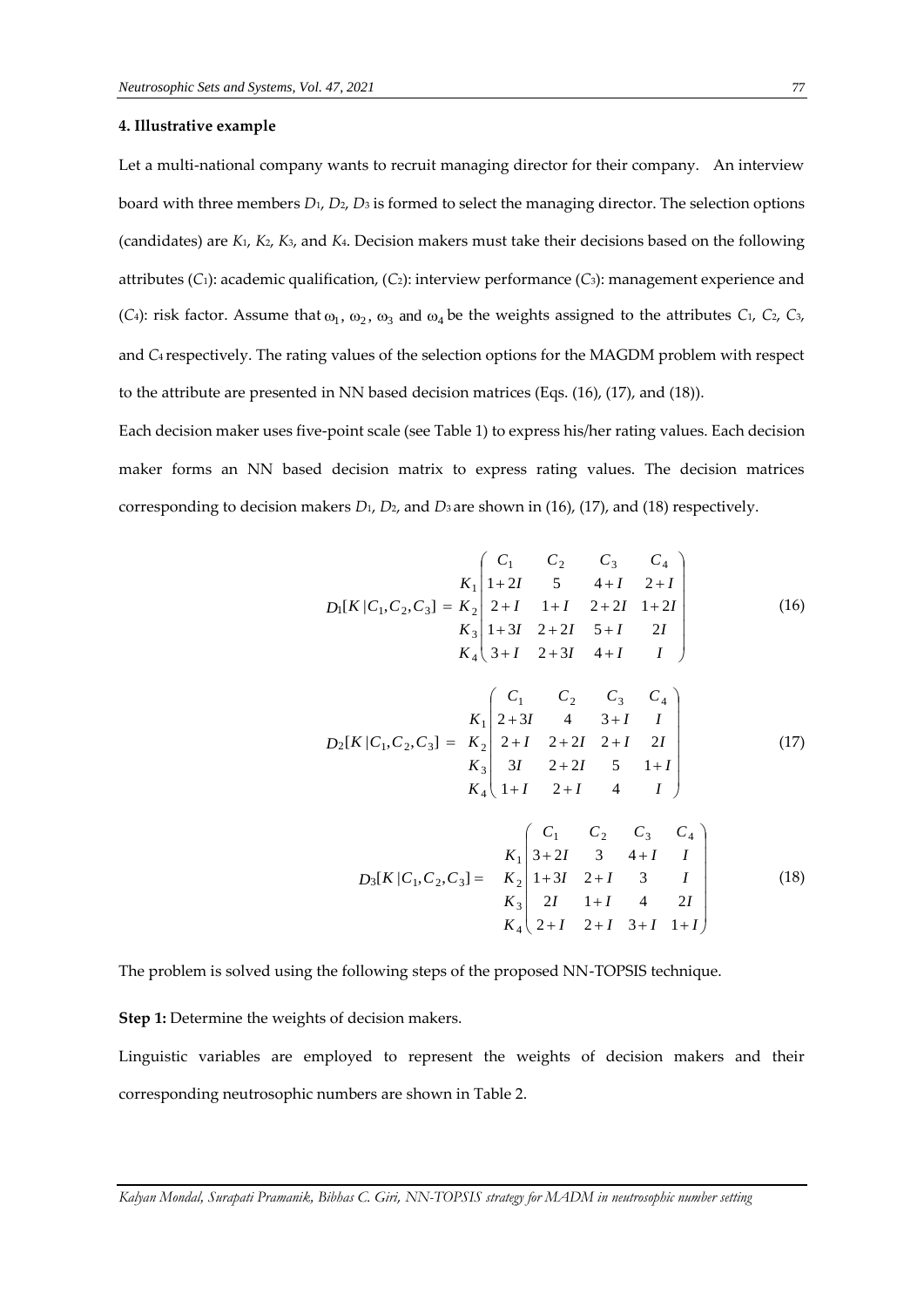|            |                | $\overline{\phantom{a}}$ |           |
|------------|----------------|--------------------------|-----------|
|            | $\mathbf{D}_1$ | D <sub>2</sub>           | $D_3$     |
| LTs        | Important      | Medium                   | Important |
| <b>NNs</b> | 4+I            | $3+2I$                   | $4+I$     |

**Table 2** Transformation of linguistic variable into NN

Using Eq. (9), we obtain the weights of the decision makers as:

 $\xi_1 = 0.346$ ,  $\xi_2 = 0.308$ ,  $\xi_3 = 0.346$ .

**Step 2:** Construct the aggregated NN decision matrix based on the decision makers' assessments.

Using Eq. (10), we calculate aggregated NN decision matrix as:

$$
D_{aggr}[K|C] = K_2 \begin{pmatrix} C_1 & C_2 & C_3 & C_4 \ 1.997 + 2.337I & 4.026 & 3.683 + I & 0.696 + I \ 1.683 + 1.673I & 1.667 + 1.337I & 2.343 + 1.039I & 0.356 + 1.683I \ K_3 & 0.343 + 3I & 1.683 + 1.680I & 4.680 + 0.356I & 0.337 + 1.683I \ 2.026 + I & 2 + 1.712I & 3.683 + 0.683I & 0.330 + I \end{pmatrix}
$$
(19)

**Step 3:** Determine the weights of the attributes.

Using Eqs. (4) and (5), we calculate the weights of the attributes as follows:

 $\omega_1 = 0.1875$ ,  $\omega_2 = 0.3180$ ,  $\omega_3 = 0.4535$ ,  $\omega_4 = 0.0410$ .

**Step 4:** Aggregate the weighted NN decision matrices

Using Eq. (12), we calculate the aggregated weighted NN decision matrix as follows:

$$
\left\langle a^{\omega}{}_{ij} + b^{\omega}{}_{ij}I \right\rangle_{4 \times 4} = K_{2} \begin{bmatrix} C_{1} & C_{2} & C_{3} & C_{4} \\ 0.374 + 0.438I & 1.276 & 1.663 + 0.4533I & 0.028 + 0.041I \\ 0.315 + 0.313I & 0.527 + 0.422I & 1.054 + 0.464I & 0.014 + 0.068I \\ K_{3} & 0.066 + 0.564I & 0.531 + 0.531I & 2.115 + 0.153I & 0.013 + 0.069I \\ K_{4} & 0.379 + 0.1875I & 0.636 + 0.541I & 1.662 + 0.302I & 0.014 + 0.041I \end{bmatrix}
$$
(20)

**Step 5:** Determine the NNRPIS and the NNRNIS.

Here, *C*1, *C*<sup>2</sup> and *C*<sup>3</sup> are benefit attributes and *C*<sup>4</sup> is the cost attribute. Then we obtain NNRPIS and NNRNIS as follows:

 $NNRPIS = \{(0.379 + 0.1875*I*), (1.276 + 0.422*I*), (1.054 + 0.464*I*), (0.013 + 0.069*I*)\}$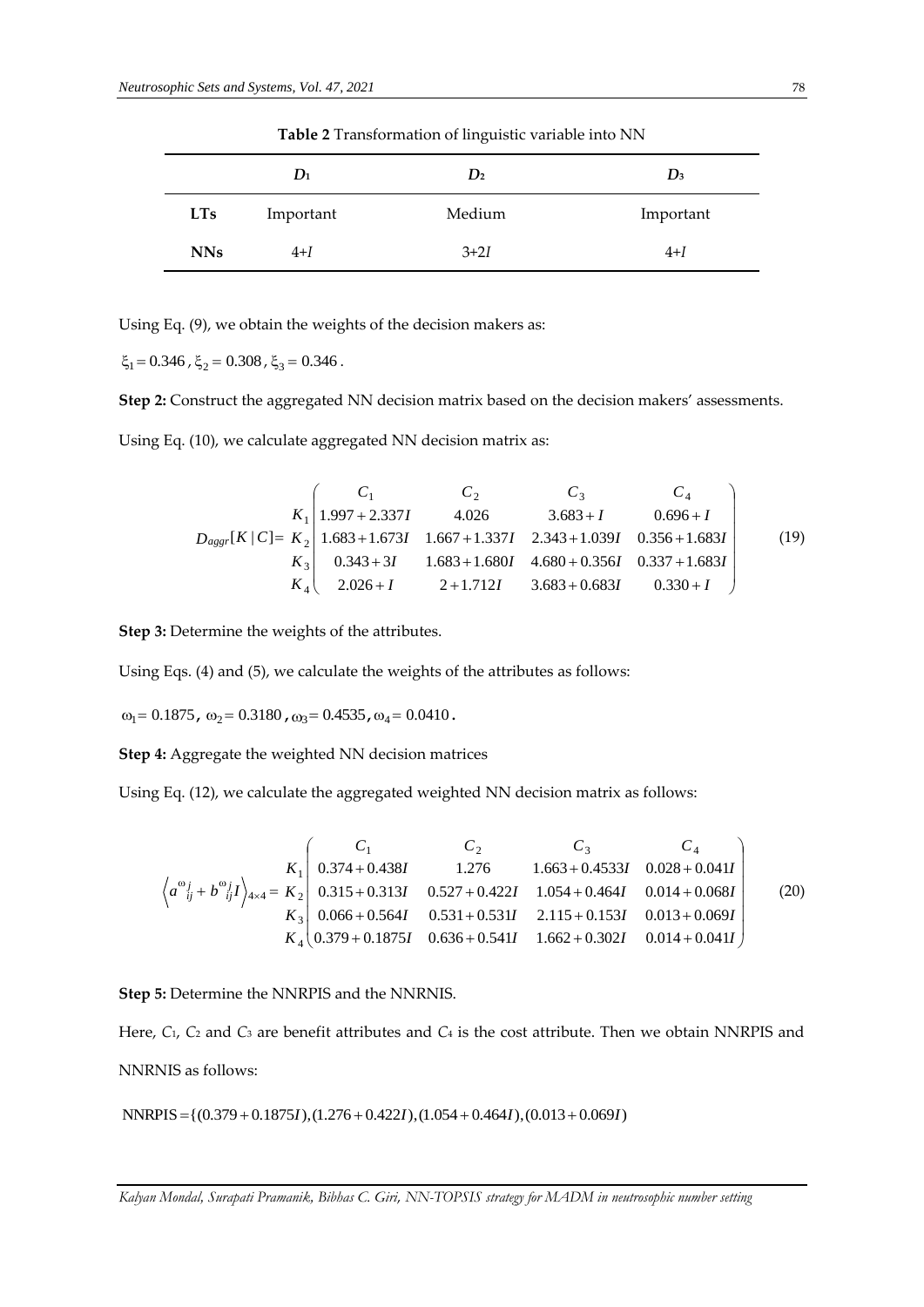$NNRNIS = \{(0.066 + 0.564I), (0.527 + 0.541I), (2.115 + 0.153I), (0.028 + 0.041I)\}$ 

**Step 6:** Determine the distance measures of each selection option from the NNRPIS and the NNRNIS.

Using Eq. (13), the normalized Euclidean distance measures of all selection options from the NNRPIS are calculated and shown in Table 3. Using Eq. (14), the normalized Euclidean distance measures of all selection options from the NNRNIS are calculated and shown in Table 3.

**Step 7:** Determine the RCC to the NN ideal solution.

The RCC of each selection option *K*<sup>i</sup> with respect to the NN positive ideal solution is calculated as follows:

RCC( $K_1$ ) = 0.3791, RCC( $K_2$ ) = 0.3159, RCC( $K_3$ ) = 0.0723, RCC( $K_4$ ) = 0.4788.

**Step 8:** Ranking the priority.

According to the RCC values, we have,

 $RCC(K_4) \succ RCC(K_1) \succ RCC(K_2) \succ RCC(K_3)$ .

Hence, the candidate K<sub>4</sub> is the best selection option.

| Selection options | $\Delta^{i+}_{Eucl}$ | $\Delta_{Eucl}^{i-}$ | $RCC(K_i)$ |
|-------------------|----------------------|----------------------|------------|
| $K_1$             | 0.5562               | 0.3397               | 0.3791     |
| K <sub>2</sub>    | 0.5271               | 0.2434               | 0.3159     |
| $K_3$             | 0.3582               | 0.0279               | 0.0723     |
| K <sub>4</sub>    | 0.9395               | 0.8629               | 0.4788     |

**Table 3** Distance measures and RCC values of selection options

**Step 9:** End.

#### **5. Sensivity study**

In this section, we present sensitivity analysis to demonstrate the impact of different values of *I* on ranking order of selection options (see Figure 2). The ranking order for different intervals of *I*, is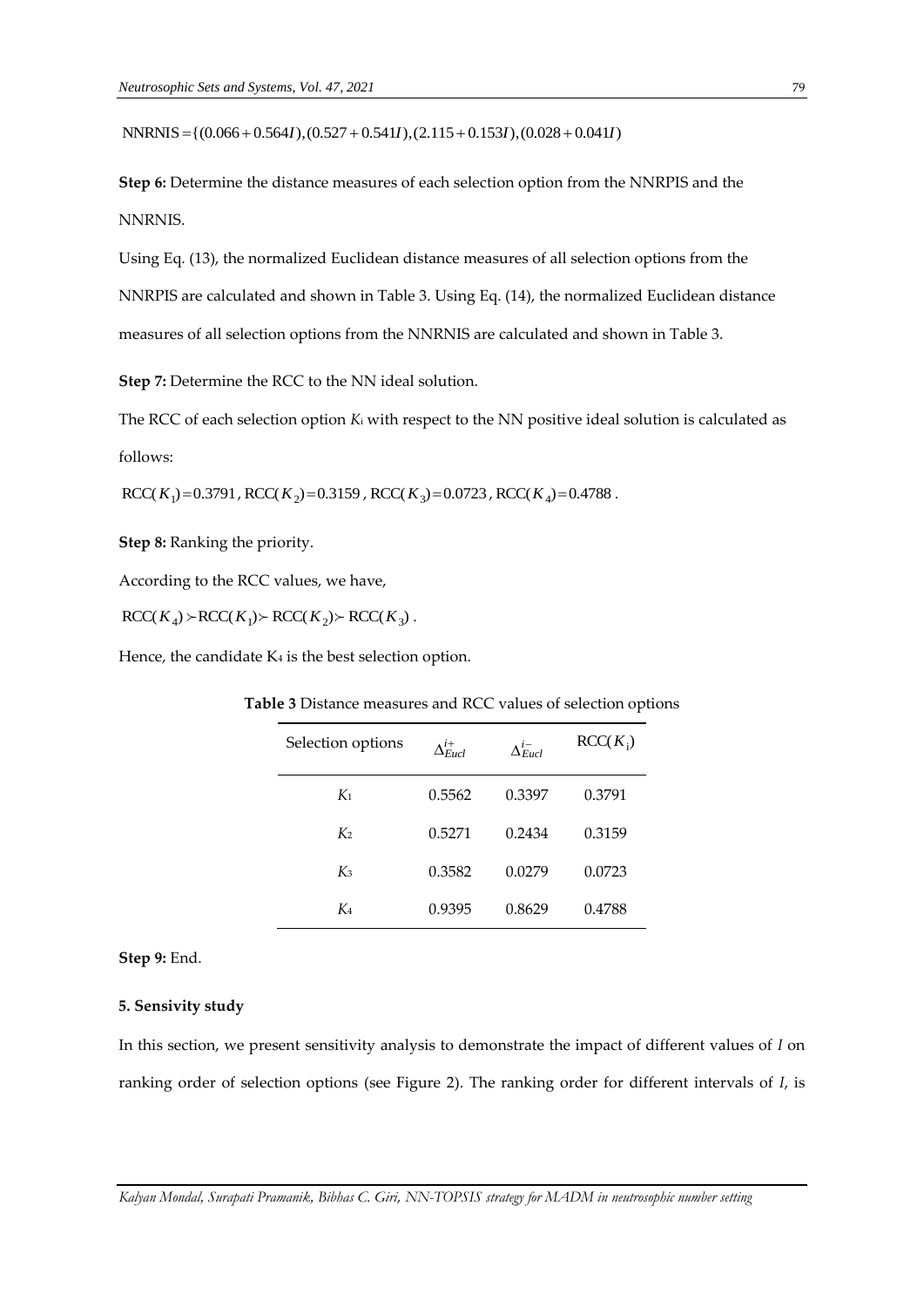shown in Table 4. Table 4 reflects that the ranking order of selection options are same for selected values of *I*.

| Table 4 Ranking order of the selection options for different I |                                                                                       |                                     |  |
|----------------------------------------------------------------|---------------------------------------------------------------------------------------|-------------------------------------|--|
| $\overline{I}$                                                 | $RCC(K_i)$                                                                            | Ranking order                       |  |
| $I=0$                                                          | $RCC(K_1) = 0.3889$ , $RCC(K_2) = 0.3291$ , $RCC(K_3) = 0.1179$ , $RCC(K_4) = 0.4899$ | $K_4 \succ K_1 \succ K_2 \succ K_3$ |  |
| $I \in [0, 0.1]$                                               | $RCC(K_1) = 0.3876$ , $RCC(K_2) = 0.3274$ , $RCC(K_3) = 0.1077$ , $RCC(K_4) = 0.4881$ | $K_4 \succ K_1 \succ K_2 \succ K_3$ |  |
| $I \in [0, 0.2]$                                               | $RCC(K_1) = 0.3865$ , $RCC(K_2) = 0.3264$ , $RCC(K_3) = 0.1075$ , $RCC(K_4) = 0.4866$ | $K_4 \succ K_1 \succ K_2 \succ K_3$ |  |
| $I \in [0, 0.3]$                                               | $RCC(K_1) = 0.3857$ , $RCC(K_2) = 0.3251$ , $RCC(K_3) = 0.1031$ , $RCC(K_4) = 0.4850$ | $K_4 \succ K_1 \succ K_2 \succ K_3$ |  |
| $I \in [0, 0.4]$                                               | $RCC(K_1) = 0.3842$ , $RCC(K_2) = 0.3241$ , $RCC(K_3) = 0.0992$ , $RCC(K_4) = 0.4838$ | $K_4 \succ K_1 \succ K_2 \succ K_3$ |  |
| $I \in [0, 0.5]$                                               | $RCC(K_1) = 0.3831$ , $RCC(K_2) = 0.3225$ , $RCC(K_3) = 0.0945$ , $RCC(K_4) = 0.4823$ | $K_4 \succ K_1 \succ K_2 \succ K_3$ |  |
| $I \in [0, 0.6]$                                               | $RCC(K_1) = 0.3821$ , $RCC(K_2) = 0.3212$ , $RCC(K_3) = 0.0899$ , $RCC(K_4) = 0.4815$ | $K_4 \succ K_1 \succ K_2 \succ K_3$ |  |
| $I \in [0, 0.7]$                                               | $RCC(K_1) = 0.3812$ , $RCC(K_2) = 0.3196$ , $RCC(K_3) = 0.0952$ , $RCC(K_4) = 0.4807$ | $K_4 \succ K_1 \succ K_2 \succ K_3$ |  |
| $I \in [0, 0.8]$                                               | $RCC(K_1) = 0.3805$ , $RCC(K_2) = 0.3183$ , $RCC(K_3) = 0.0807$ , $RCC(K_4) = 0.4797$ | $K_4 \succ K_1 \succ K_2 \succ K_3$ |  |
| $I \in [0, 0.9]$                                               | $RCC(K_1) = 0.3798$ , $RCC(K_2) = 0.3170$ , $RCC(K_3) = 0.0765$ , $RCC(K_4) = 0.4776$ | $K_4 \succ K_1 \succ K_2 \succ K_3$ |  |
| $I \in [0, 1]$                                                 | $RCC(K_1) = 0.3791$ , $RCC(K_2) = 0.3159$ , $RCC(K_3) = 0.0723$ , $RCC(K_4) = 0.4758$ | $K_4 \succ K_1 \succ K_2 \succ K_3$ |  |



**Figure 2:** Ranking order of the alternatives with different values of *I*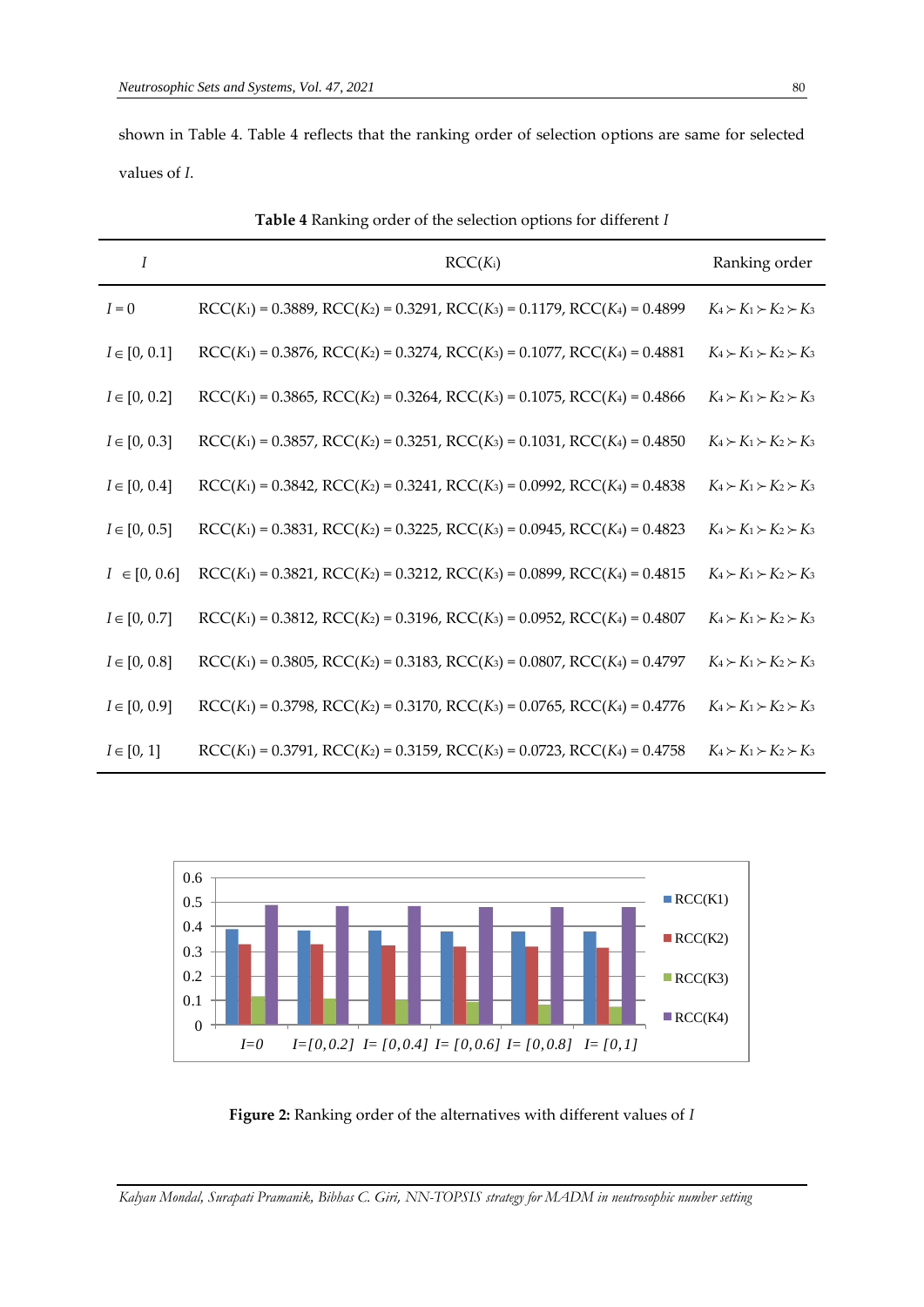## **6. Comparison analysis**

In this section, a comparison analysis is presented between the proposed NN-TOPSIS technique and other existing decision-making strategies in NN environment. The ranking results obtained from the existing strategies [71, 76, 77] are furnished in Table 5. From the second column (Ye [71]) of Table 5, we see that  $K_4$  is the best selection option for  $I = 0$ ,  $I \in [0, 0.2]$ , and  $I \in [0, 0.4]$ .  $K_1$  is the best selection option for other selected indeterminacy intervals. From the third column (Liu and Liu [76]) of Table 5, we observe that  $K_4$  is the best selection option for  $I = 0$ ,  $I \in [0, 0.2]$ ,  $I \in [0, 0.4]$ , and *I*  $\in$  [0, 0.6]. *K*<sub>1</sub> is the best selection option for *I*  $\in$  [0, 0.8], and *I*  $\in$  [0, 1]. From the fourth column (Zheng et al. [77]) of Table 5, we state that, *K*<sup>4</sup> is the best selection option for every selected indeterminacy interval. In the proposed technique, ranking order of selection option is unaltered for every selected indeterminacy interval. The comparison of ranking order of selection options between the proposed NN-TOPSIS technique and existing MADM strategies is shown in Table 5.

| $\boldsymbol{I}$ | Ye [71]                             | Liu and Liu [76]                    | Zheng et al. [77]                   | NN-TOPSIS                           |
|------------------|-------------------------------------|-------------------------------------|-------------------------------------|-------------------------------------|
| $I=0$            | $K_4 \succ K_1 \succ K_2 \succ K_3$ | $K_4 \succ K_1 \succ K_2 \succ K_3$ | $K_4 \succ K_1 \succ K_2 \succ K_3$ | $K_4 \succ K_1 \succ K_2 \succ K_3$ |
| $I \in [0, 0.1]$ | $K_4 \succ K_1 \succ K_2 \succ K_3$ | $K_4 \succ K_1 \succ K_2 \succ K_3$ | $K_4 \succ K_1 \succ K_2 \succ K_3$ | $K_4 \succ K_1 \succ K_2 \succ K_3$ |
| $I \in [0, 0.2]$ | $K_4 \succ K_1 \succ K_2 \succ K_3$ | $K_4 \succ K_1 \succ K_2 \succ K_3$ | $K_4 \succ K_1 \succ K_2 \succ K_3$ | $K_4 \succ K_1 \succ K_2 \succ K_3$ |
| $I \in [0, 0.3]$ | $K_4 \succ K_1 \succ K_2 \succ K_3$ | $K_4 \succ K_1 \succ K_2 \succ K_3$ | $K_4 \succ K_1 \succ K_2 \succ K_3$ | $K_4 \succ K_1 \succ K_2 \succ K_3$ |
| $I \in [0, 0.4]$ | $K_4 \succ K_1 \succ K_2 \succ K_3$ | $K_4 \succ K_1 \succ K_3 \succ K_2$ | $K_4 \succ K_1 \succ K_2 \succ K_3$ | $K_4 \succ K_1 \succ K_2 \succ K_3$ |
| $I \in [0, 0.5]$ | $K_4 \succ K_1 \succ K_2 \succ K_3$ | $K_4 \succ K_1 \succ K_2 \succ K_3$ | $K_4 \succ K_1 \succ K_2 \succ K_3$ | $K_4 \succ K_1 \succ K_2 \succ K_3$ |
| $I \in [0, 0.6]$ | $K_1 \succ K_4 \succ K_2 \succ K_3$ | $K_4 \succ K_1 \succ K_3 \succ K_2$ | $K_4 \succ K_1 \succ K_2 \succ K_3$ | $K_4 \succ K_1 \succ K_2 \succ K_3$ |
| $I \in [0, 0.7]$ | $K_1 \succ K_4 \succ K_2 \succ K_3$ | $K_1 \succ K_4 \succ K_3 \succ K_2$ | $K_4 \succ K_1 \succ K_2 \succ K_3$ | $K_4 \succ K_1 \succ K_2 \succ K_3$ |
| $I \in [0, 0.8]$ | $K_1 \succ K_4 \succ K_2 \succ K_3$ | $K_1 \succ K_4 \succ K_3 \succ K_2$ | $K_4 \succ K_1 \succ K_3 \succ K_2$ | $K_4 \succ K_1 \succ K_2 \succ K_3$ |
| $I \in [0, 0.9]$ | $K_1 \succ K_4 \succ K_2 \succ K_3$ | $K_1 \succ K_4 \succ K_3 \succ K_2$ | $K_4 \succ K_1 \succ K_3 \succ K_2$ | $K_4 \succ K_1 \succ K_2 \succ K_3$ |
| $I \in [0, 1]$   | $K_1 \succ K_4 \succ K_2 \succ K_3$ | $K_1 \succ K_4 \succ K_3 \succ K_2$ | $K_4 \succ K_1 \succ K_3 \succ K_2$ | $K_4 \succ K_1 \succ K_2 \succ K_3$ |

**Table 5** The ranking order of existing strategies with different values of '*I*'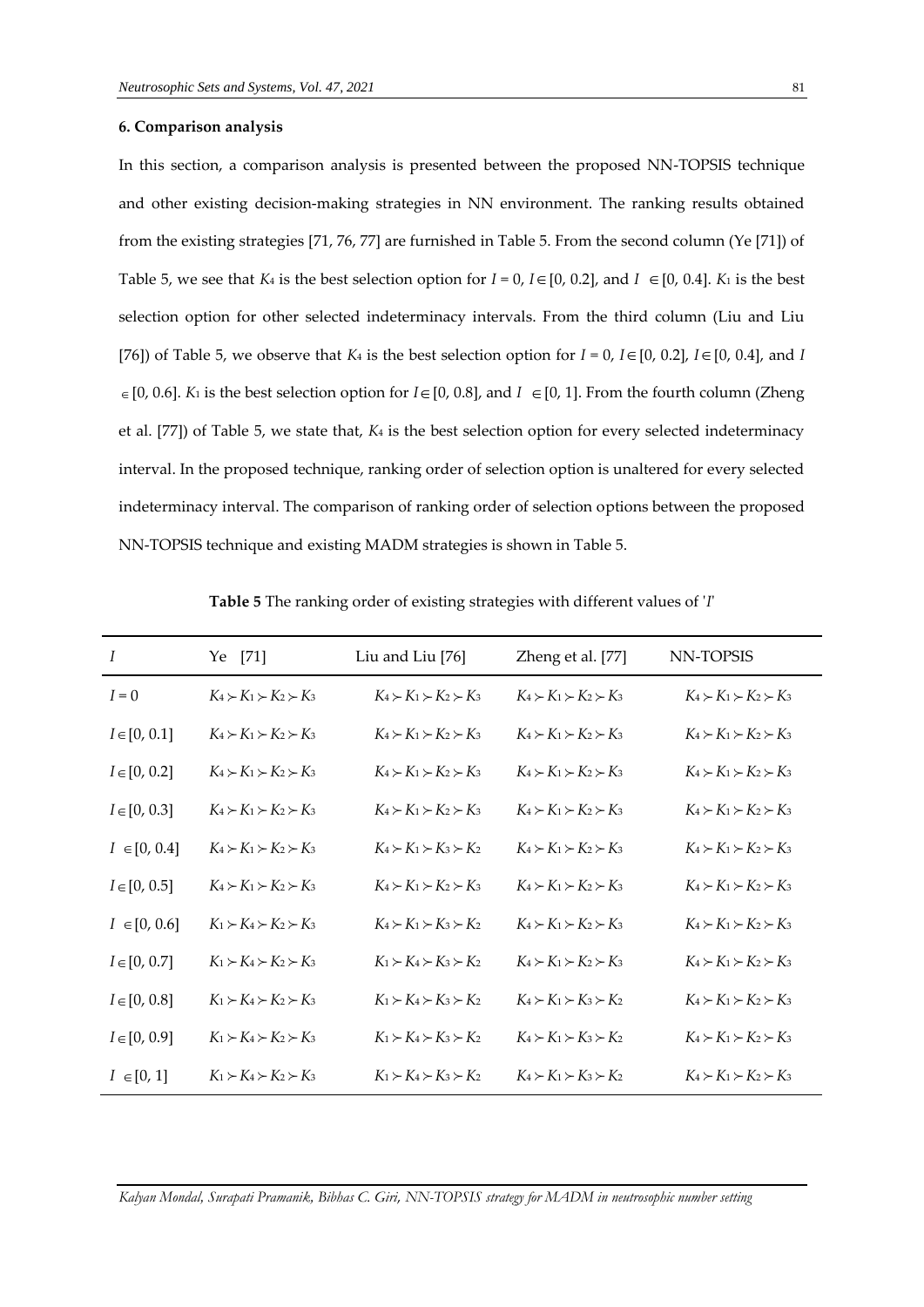#### **7. Conclusion**

In real decision making, indeterminacy plays a very important role. In this article, the selection process is studied based on proposed NN-TOPSIS technique. To develop the NN-TOPSIS technique, we have defined an UNN and proved the basic properties. The defined UNN is an effective mathematical tool to express cognitive information considering the reliability of the information. We have defined Euclidean distance between two sets of NNs. We have defined NN weighted arithmetic aggregation operator (NNWANO) to aggregate NN decision matrices. We have also proposed a tangent function to determine unknown weights of attributes in NN environment. We have proposed a linguistic variable to present NN. We have performed sensitivity analysis for different values of *I* to show the influence of *I* on ranking order of selection options. The proposed technique simply and reliably represents human cognition by considering the interactivity of attribute and the cognition towards indeterminacy involved in the problem. The developed NN-TOPSIS technique combines the advantages of NN and TOPSIS. NN-TOPSIS is more comprehensive because when  $I = 0$ , NN-TOPSIS reduces to classical TOPSIS. Finally, we have addressed a problem of selecting the managing director of a multi-national company based on the proposed NN-TOPSIS technique. Future studies may consider the following problems: (i) the case when *I* varies for different NNs, (ii) more than 5 point-scale can be employed for rating purpose, (iii) Rank reversal in TOPSIS technique in NN environment, etc.

## **References**

- [1] Bechara, A., Damasio, H., Damasio, A. (2000). Emotion, decision making and the orbitofrontal cortex. Cerebral Cortex, 10, 295–307.
- [2] Kibele, A. (2006). Non-consciously controlled decision making for fast motor reactions in sports: a priming approach for motor responses to non-consciously perceived movement features. Psychology of Sport and Exercise, 7, 591–610.
- [3] Wallis, J.D. (2007). Orbitofrontal cortex and Its contribution to decision-making. Annual Review of Neuroscience, 30, 31–56.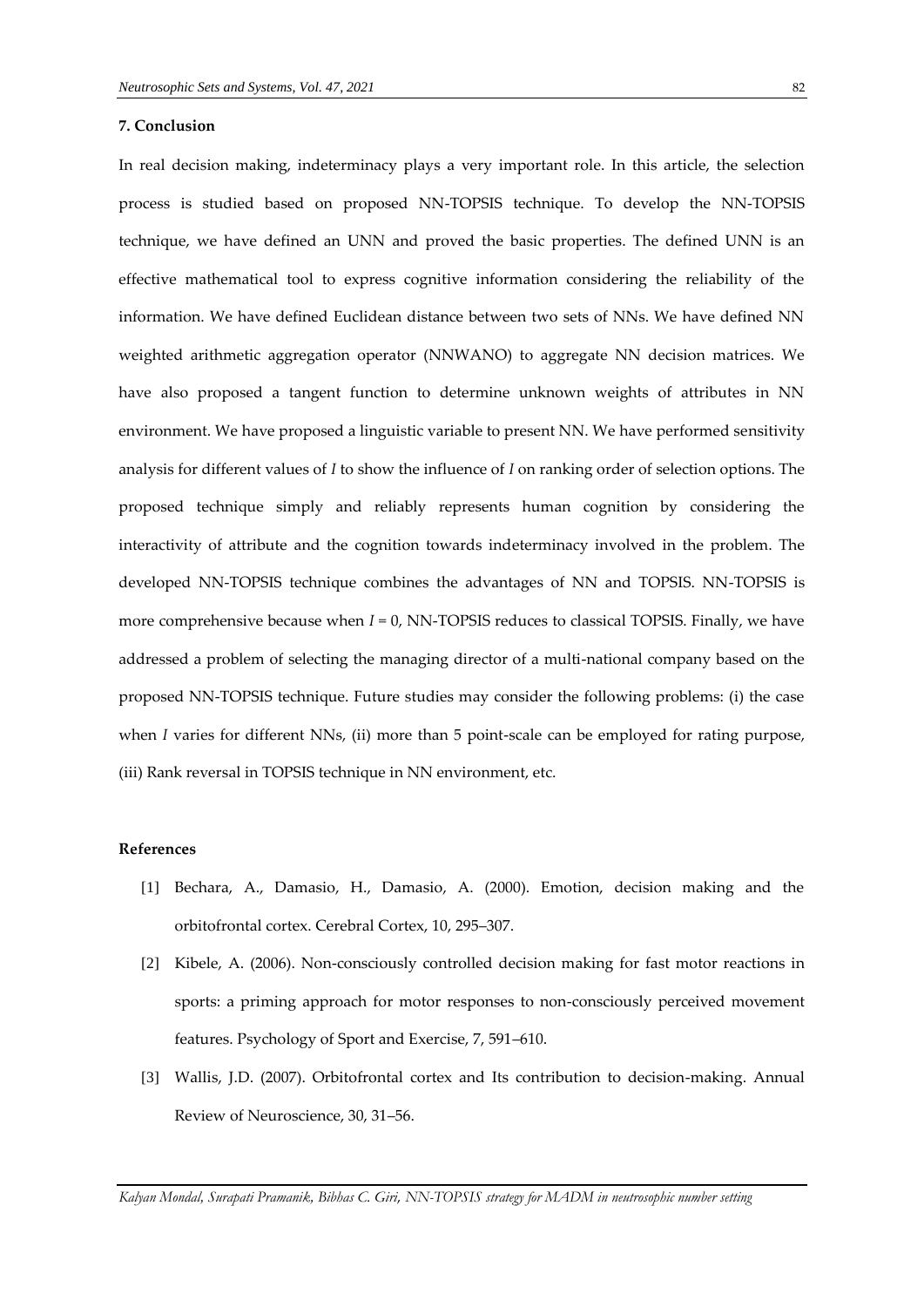- [4] Cervantes, J.A., Rodríguez, L.F., López, S., Ramos, F., Robles, F. (2016). Autonomous agents and ethical decision-making. Cognitive Computation, 8(2), 278–296.
- [5] Akusok, A., Miche, Y., Hegedus, J., Nian, R., Lendasse, A. (2014). A two-stage methodology using K-NN and false-positive minimizing ELM for nominal data classification. Cognitive Computation, 6, 432–445.
- [6] Czubenko, M., Kowalczuk, Z., Ordys, A. (2015). Autonomous driver based on an intelligent system of decision-making. Cognitive Computation, 7, 569–581.
- [7] Yang, J., Gong, L., Tang, Y., Yan, J., He, H., Zhang, L., Li, G. (2015). An improved SVM-based cognitive diagnosis algorithm for operation states of distribution grid. Cognitive Computation, 7, 582–593.
- [8] Singh, P.K. (2018). Similar vague concepts selection using their Euclidean distance at different granulation. Cognitive Computation, 10(2):228–241.
- [9] Zhang, H.Y., Ji, P., Wang, J.Q., Chen, X.H. (2016). A neutrosophic normal cloud and its application in decision-making. Cognitive Computation, 8(4), 649–669.
- [10] Meng, F., Wang, C., Chen, X. (2016). Linguistic interval hesitant fuzzy sets and their application in decision making. Cognitive Computation, 8(1), 52–68.
- [11] Meng, F., Chen, X. (2015). Correlation coefficients of hesitant fuzzy sets and their application based on fuzzy measures. Cognitive Computation, 7, 445–63.
- [12] Liu, P., Tang, G. (2016). Multi-criteria group decision-making based on interval neutrosophic uncertain linguistic variables and Choquet integral. Cognitive Computation, 8(6), 1036–56.
- [13] Zhao, N., Xu, Z., Liu, F. (2016). Group decision making with dual hesitant fuzzy preference relations. Cognitive Computation, 8(6), 1119–1143.
- [14] Wang, J.Q., Kuang, J.J., Wang, J., Zhang, H.Y. (2016). An extended outranking approach to rough stochastic multi-criteria decision-making problems. Cognitive Computation, 8 (6), 1144–1160.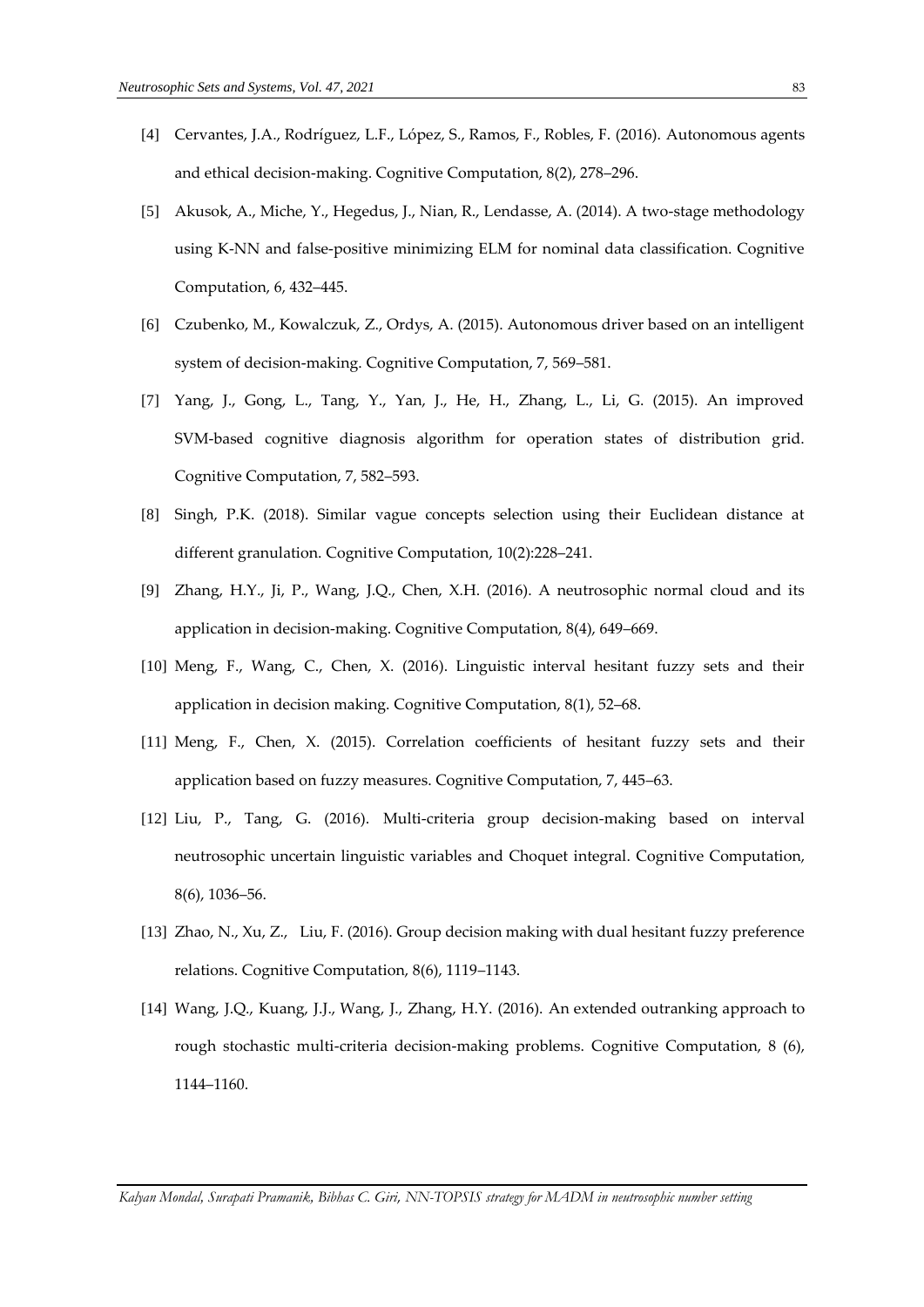- [15] Farhadinia, B., Xu, Z. (2017). Distance and aggregation-based methodologies for hesitant fuzzy decision making. Cognitive Computation, 9(1), 81–94.
- [16] Smarandache, F., Pramanik, S. (Eds). (2016). New trends in neutrosophic theory and applications. Volume I, Brussels: Pons Editions.
- [17] Smarandache, F., Pramanik, S. (Eds). (2018). New trends in neutrosophic theory and applications, Volume II, Brussels: Pons Editions.
- [18] Mondal, K., Pramanik, S., Giri, B.C. (2018). Rough neutrosophic aggregation operators for multi-criteria decision-making. In Kahraman C, Otay I (Eds.), Fuzzy Multicriteria Decision Making Using Neutrosophic Sets, Studies in Fuzziness and Soft Computing, pp.79–105. [https://doi.org/10.1007/978-3-030-00045-5\\_5](https://doi.org/10.1007/978-3-030-00045-5_5)
- [19] Pramanik, S., Roy, R., Roy, T.K., Smarandache, F. (2017). Multi criteria decision making using correlation coefficient under rough neutrosophic environment. Neutrosophic Sets and Systems, 17, 29–36.
- [20] Pramanik, S., Roy, R., Roy, T.K., Smarandache, F. (2018). Multi-attribute decision making based on several trigonometric hamming similarity measures under interval rough neutrosophic environment. Neutrosophic Sets and Systems, 19, 110–118.
- [21] Biswas, P., Pramanik, S., Giri, B.C. (2016). Value and ambiguity index based ranking method of single-valued trapezoidal neutrosophic numbers and its application to multi-attribute decision making. Neutrosophic Sets and Systems, 12, 127–138.
- [22] Pramanik, S., Roy, R., Roy, T.K. (2018). Multiattribute decision making strategy on projection and bidirectional projection measures of interval rough neutrosophic sets. Neutrosophic Sets and Systems, 19, 101–109.
- [23] Pramanik, S., Roy, R., Roy, T.K. (2018). Multi criteria decision making based on projection and bidirectional projection measures of rough neutrosophic sets. In Smarandache F, Pramanik S (Eds.), New trends in neutrosophic theory and applications, Volume II, pp. 175–187, Brussels, Pons Editions.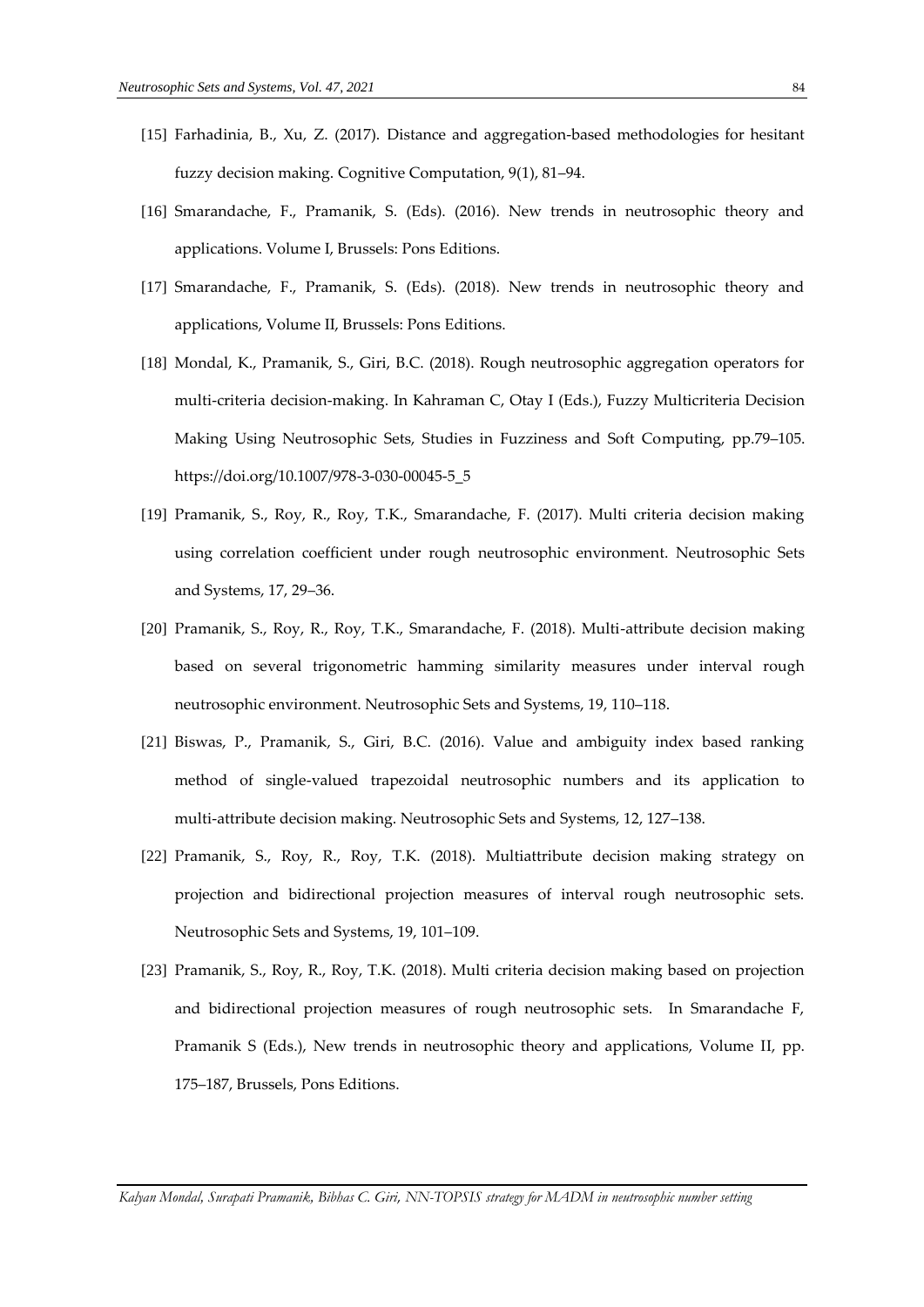- [24] Biswas, P., Pramanik, S., Giri, B.C. (2016). Aggregation of triangular fuzzy neutrosophic set information and its application to multi-attribute decision making. Neutrosophic Sets and Systems, 12, 20–40.
- [25] Pramanik, S., Mallick, R. (2020). MULTIMOORA strategy for solving multi-attribute group decision making (MAGDM) in trapezoidal neutrosophic number environment. *CAAI*  Transactions on Intelligence Technology, 5(3), 150-156. [10.1049/trit.2019.0101](https://doi.org/10.1049/trit.2019.0101)
- [26] Pramanik, S., Dalapati, S. (2018). A revisit to NC-VIKOR based MAGDM strategy in neutrosophic cubic set environment. Neutrosophic Sets and Systems, 21, 131–141.
- [27] Pramanik, S., Dalapati, S., Alam, S. Smarandache S, Roy TK. (2018). [NC-cross entropy based](javascript:void(0))  [MADM strategy in neutrosophic cubic set environment.](javascript:void(0)) Mathematics, 6(5), 67.
- [28] Biswas, P., Pramanik, S., Giri, B.C. (2018). Neutrosophic TOPSIS with group decision making. In Kahraman C, Otay I (Eds.), Fuzzy Multicriteria Decision Making Using Neutrosophic Sets, Studies in Fuzziness and Soft Computing, pp.543–585. [https://doi.org/10.1007/978-3-030-00045-5\\_21](https://doi.org/10.1007/978-3-030-00045-5_21)
- [29] Pramanik, S., Dalapati, S., Alam, S., Roy, T.K. (2017). NC-TODIM-based MAGDM under a neutrosophic cubic set environment. Information, 8:149. doi[:10.3390/info8040149](http://dx.doi.org/10.3390/info8040149)
- [30] Pramanik, S., Dalapati, S., Alam, S., Roy, T.K. (2017). [Neutrosophic cubic MCGDM method](https://scholar.google.co.in/citations?view_op=view_citation&hl=en&user=vLGVDYgAAAAJ&sortby=pubdate&citation_for_view=vLGVDYgAAAAJ:cF7EPgIk0B4C)  [based on similarity measure.](https://scholar.google.co.in/citations?view_op=view_citation&hl=en&user=vLGVDYgAAAAJ&sortby=pubdate&citation_for_view=vLGVDYgAAAAJ:cF7EPgIk0B4C) Neutrosophic Sets and Systems, 16, 44–56.
- [31] Pramanik, S., Dey, P.P., Giri, B.C., Smarandache, F. (2017). Bipolar neutrosophic projection based models for solving multi-attribute decision making problems. Neutrosophic Sets and Systems, 15, 70–79.
- [32] Liu, P., Li, H. (2017). Interval-valued intuitionistic fuzzy power Bonferroni aggregation operators and their application to group decision making. Cognitive Computation, 9(4), 494–512.
- [33] Farhadinia, B. (2017). A multiple criteria decision making model with entropy weight in an interval-transformed hesitant fuzzy environment. Cognitive Computation, 9(4), 513–525.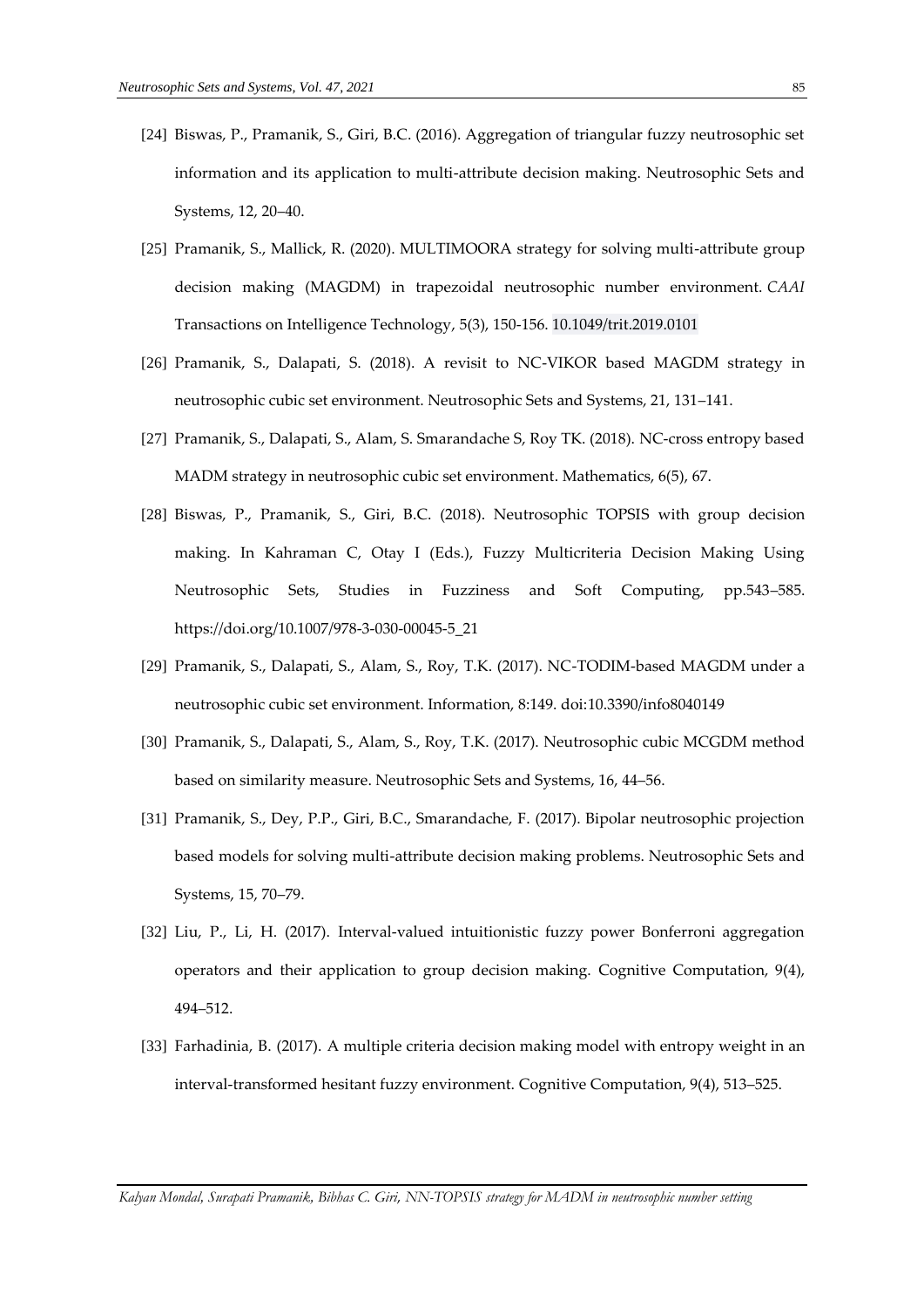- [34] Li, J. Wang JQ. (2017). Multi-criteria outranking methods with hesitant probabilistic fuzzy sets. Cognitive Computation, 9(5), 611–625.
- [35] Li, X., Chen, X. (2018). D-Intuitionistic hesitant fuzzy sets and their application in multiple attribute decision making. Cognitive Computation, 10(3), 496–505.
- [36] Abdel-Basset, M., Manogaran, G., Gamal, A., Smarandache, F. (2018). A hybrid approach of neutrosophic sets and DEMATEL method for developing supplier selection criteria. Design Automation for Embedded Systems, 22(3), 257–278.
- [37] Abdel-Basset, M., Mohamed, M., Zhou, Y., Hezam, I. (2017). Multi-criteria group decision making based on neutrosophic analytic hierarchy process. Journal of Intelligent & Fuzzy Systems, 33(6), 4055–4066.
- [38] Abdel-Basset, M., Mohamed, M., Smarandache, F. (2018). An extension of neutrosophic AHP–SWOT analysis for strategic planning and decision-making. Symmetry, 10:116. <https://doi.org/10.3390/sym10040116>
- [39] Pramanik, S., Dalapati, S., Alam, S., Smarandache, F., Roy, T.K. (2018). NS-cross entropy-based MAGDM under single-valued neutrosophic set environment. Information, 9(2):37. do[i:10.3390/info9020037.](https://doi.org/10.3390/info9020037)
- [40] Pramanik, S., Biswas, P., Giri, B.C. (2017). Hybrid vector similarity measures and their applications to multi-attribute decision making under neutrosophic environment. Neural computing and Applications, 28(5), 1163–1176.
- [41] Abdel-Basset, M., Gunasekaran, M., Mohamed, M., Smarandache, F. (2019). A novel method for solving the fully neutrosophic linear programming problems. Neural Computing and Applications, 31(5), 1595–1605.
- [42] Bera, S., Misra, S., Rodrigues, J. J. (2014). Cloud computing applications for smart grid: A survey. IEEE Transactions on Parallel and Distributed Systems, 26(5), 1477–1494.
- [43] Abdel-Basset, M., Mohamed, M., Chang, V. (2018). NMCDA: A framework for evaluating cloud computing services. Future Generation Computer Systems, 2018, 86:12–29.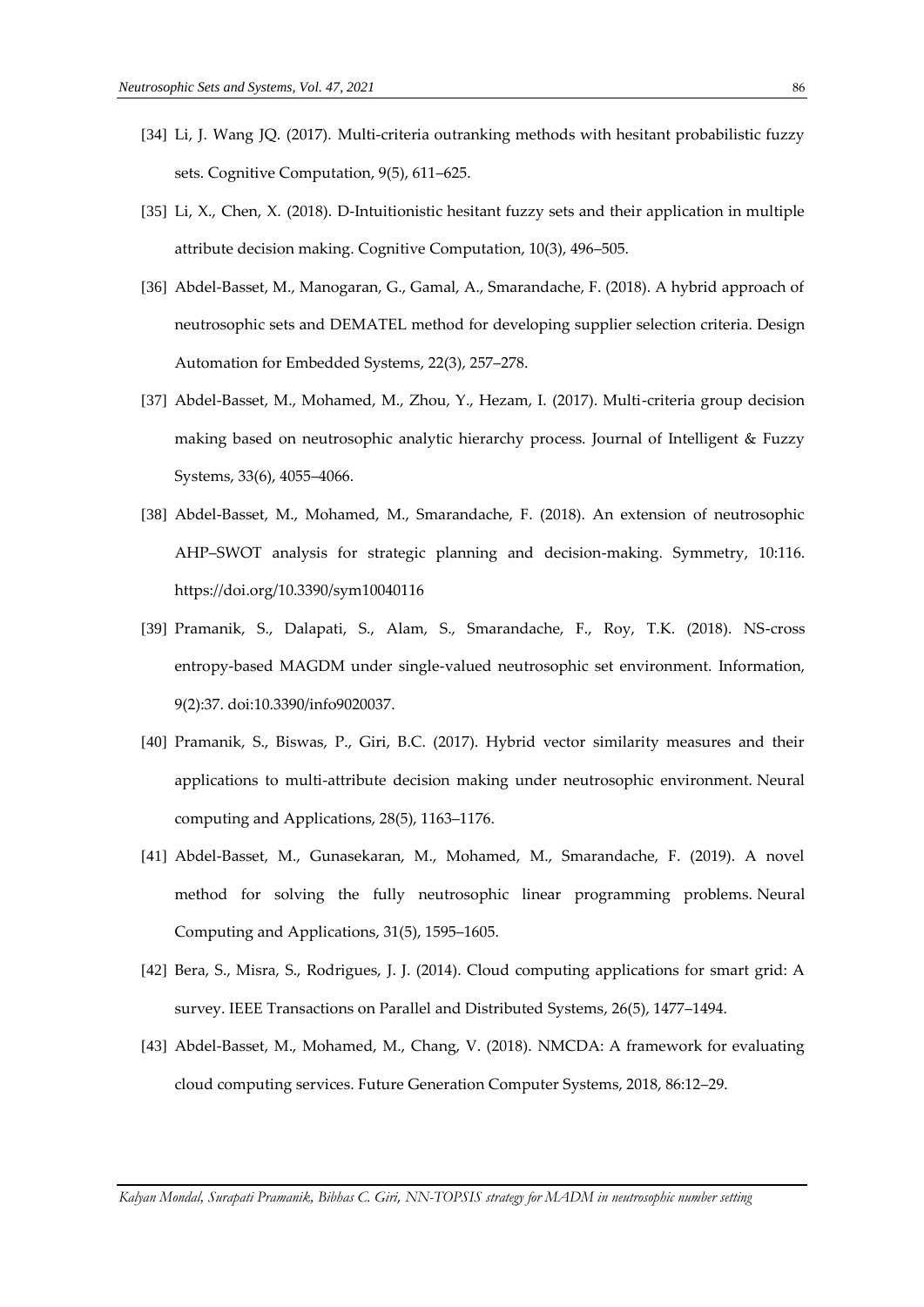- [44] Abdel-Basset, M., Gunasekaran, M., Mohamed, M., Chilamkurti, N. (2018). Three-way decisions based on neutrosophic sets and AHP-QFD framework for supplier selection problem. Future Generation Computer Systems. <https://doi.org/10.1016/j.future.2018.06.024>
- [45] Abdel-Basset, M., Gunasekaran, M., Mohamed, M., Chilamkurti, N. (2019). A framework for risk assessment, management and evaluation: Economic tool for quantifying risks in supply chain. Future Generation Computer Systems, 90, 489–502. <https://doi.org/10.1016/j.future.2018.08.035>
- [46] Abdel-Basset, M., Mohamed, M., Smarandache, F. (2018). A Hybrid Neutrosophic Group ANP-TOPSIS Framework for Supplier Selection Problems. Symmetry, 10(6):226. <https://doi.org/10.3390/sym10060226>
- [47] Gomez, D., Yanez, J., Guada, C., Rodriguez, J.T., Montero, J., Zarrazola, E. (2015). Fuzzy image segmentation based upon hierarchical clustering. Knowl-Based Systems, 87, 26–37.
- [48] Zarinbal, M., Zarandi, M.H.F., Turksen, I.B., Izadi, M. (2015). A type-2 fuzzy image processing expert system for diagnosing brain tumors. Journal of Medical Systems. doi:10.1007/s10916-10015-10311-10916.
- [49] Mondal, K., Pramanik, S. (2015). Neutrosophic tangent similarity measure and its application to multiple attribute decision making. Neutrosophic Sets and Systems, 9, 80–87.
- [50] Ye, J. (2015). Improved cosine similarity measures of simplified neutrosophic sets for medical diagnoses. Artificial Intelligence in Medicine, 63, 171–179.
- [51] Mak, D.K. (2015). A fuzzy probabilistic method for medical diagnosis. Journal of Medical Systems. doi:10.1007/s10916-10015-10203-10919.
- [52] Ma, Y.X., Wang, J.Q., Wang, J., Wu, X.H. (2017). An interval neutrosophic linguistic multi-criteria group decision-making method and its application in selecting medical treatment options. Neural Computing and Applications, 28(9), 2745–2765.
- [53] Abdel-Basset, M., Mohamed, M., Sangaiah, A.K., Jain, V. (2018). An integrated neutrosophic AHP and SWOT method for strategic planning methodology selection. Benchmarking: An International Journal, 25(7), 2546–2564.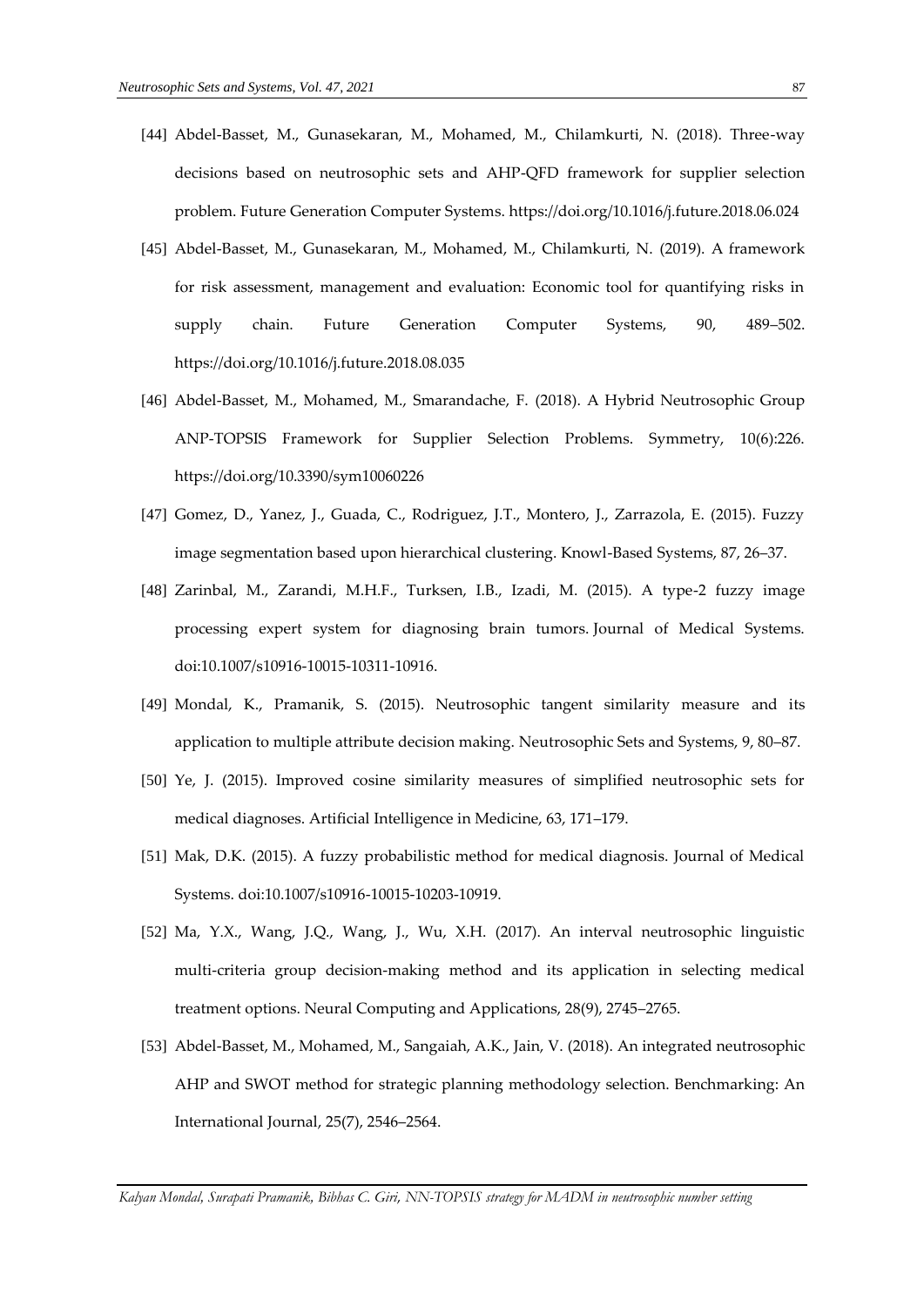- [54] Abdel-Basset, M., Mohamed, M., Hussien, A.N., Sangaiah, A.K. (2018). A novel group decision-making model based on triangular neutrosophic numbers. Soft Computing, 22(20), 6629–6643.
- [55] Chang, V., Abdel-Basset, M., & Ramachandran, M. (2019). Towards a reuse strategic decision pattern framework–from theories to practices. Information Systems Frontiers, 21(1), 27–44.
- [56] Abdel-Basset, M., Zhou, Y., Mohamed, M., Chang, V. (2018). A group decision making framework based on neutrosophic VIKOR approach for e-government website evaluation. Journal of Intelligent & Fuzzy Systems, 34(6), 4213–4224.
- [57] Abdel-Basset, M., Mohamed, M. (2018). The role of single valued neutrosophic sets and rough sets in smart city: imperfect and incomplete information systems. Measurement, 124: 47–55. <https://doi.org/10.1016/j.measurement.2018.04.001>
- [58]Mondal, K., Pramanik, S., Giri, B.C. (2018). [Interval neutrosophic tangent similarity](javascript:void(0))  [measure based MADM strategy and its application to MADM problems.](javascript:void(0)) Neutrosophic Sets and Systems, 19, 47–56.
- [59]Pramanik, S., Dalapati, S., Alam, S., Roy, T.K. (2018). [NC-VIKOR based MAGDM strategy](javascript:void(0))  [under neutrosophic cubic set environment.](javascript:void(0)) Neutrosophic Sets and Systems, 20, 95–108.
- [60]Mondal, K., Pramanik, S., Giri, B.C. (2018). [Hybrid binary logarithm similarity measure for](javascript:void(0))  [MAGDM problems under SVNS assessments.](javascript:void(0)) Neutrosophic Sets and Systems, 20, 12–25.
- [61]Dalapati, S., Pramanik, S., Alam, S., Smarandache, F., Roy, T.K. (2017). [IN-cross](javascript:void(0)) entropy [based MAGDM strategy under interval neutrosophic set environment.](javascript:void(0)) Neutrosophic Sets and Systems, 18, 43–57.
- [62]Mondal, K., Pramanik, S., Giri, B.C. (2018). [Single valued neutrosophic hyperbolic sine](javascript:void(0))  [similarity measure based MADM strategy.](javascript:void(0)) Neutrosophic Sets and Systems, 20, 03–11.
- [63] Zeleny, M. (2011). Multiple criteria decision making (MCDM): From paradigm lost to paradigm regained. Journal of Multi-Criteria Decision Analysis, 18, 77–89.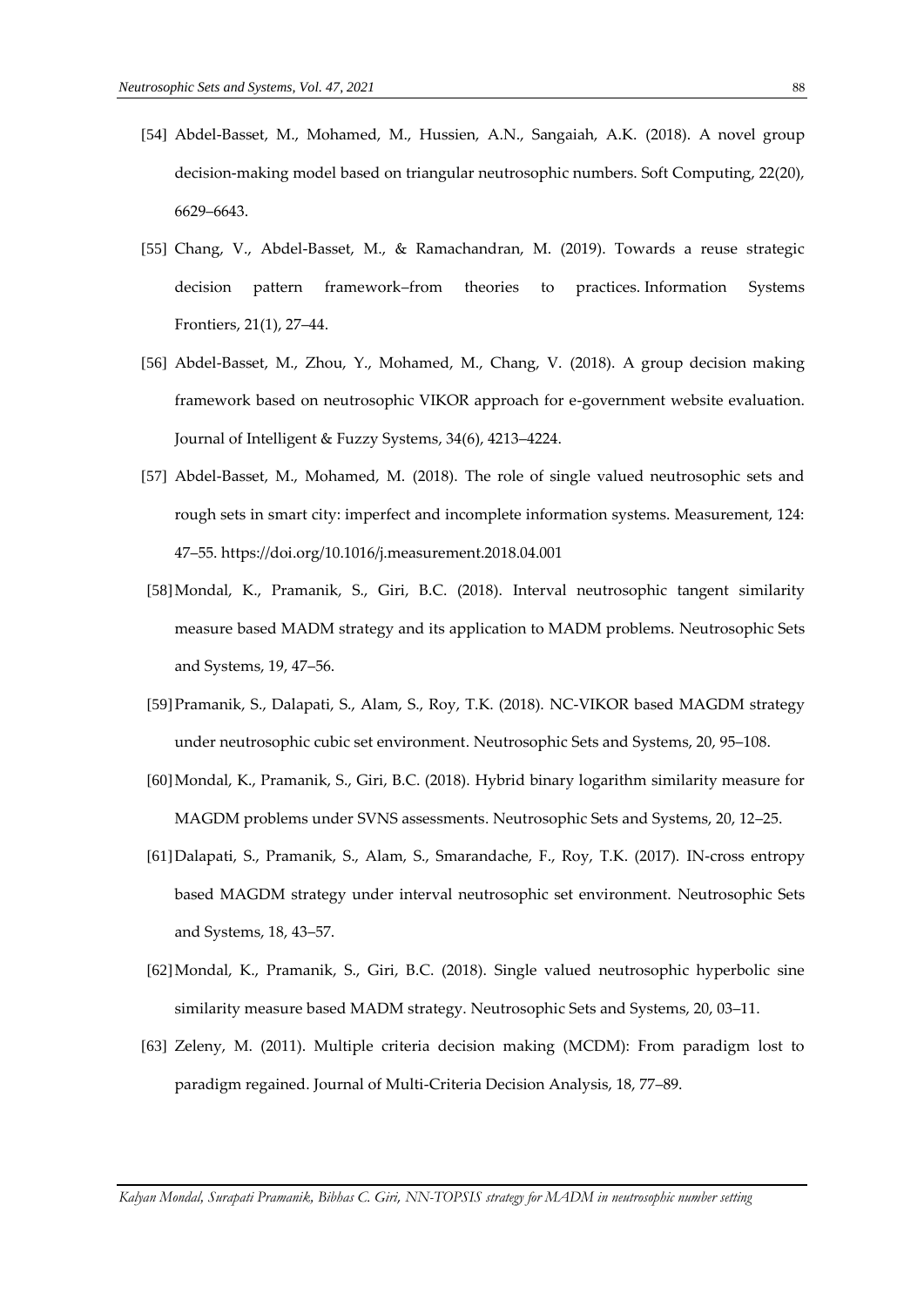- [64] Smarandache, F. (2013). Introduction to neutrosophic measure, neutrosophic integral, and neutrosophic probability. Sitech & Education Publisher, Craiova.
- [65] Smarandache, F. (2014). Introduction to neutrosophic statistics. Sitech& Education Publishing, Columbus.
- [66] Ye J. (2017). Neutrosophic number linear programming method and its application under neutrosophic number environments. Soft Computing, 1–8. doi:10.1007/s00500-017-2646-z
- [67] Ye, J., Cui, W., Lu, Z. (2018). Neutrosophic number nonlinear programming problems and their general solution methods under neutrosophic number environments. Axioms, 7(1):13. doi:10.3390/axioms7010013
- [68] Banerjee, D., Pramanik, S. (2018). Single-objective linear goal programming problem with neutrosophic numbers. International Journal of Engineering Science & Research Technology, 7(5), 454–469.
- [69] Pramanik, S., Banerjee, D. (2018). Neutrosophic number goal programming for multi-objective linear programming problem in neutrosophic number environment. MOJ Current Research & Review, 1(3), 135–141. DOI:10.15406/mojcrr.2018.01.00021
- [70] Pramanik, S., Dey, P.P. (2018). Bi-level linear programming problem with neutrosophic numbers. Neutrosophic Sets and Systems, 21: 110–121. <https://doi.org/10.5281/zenodo.1408669>
- [71] Maiti, I., Mandal, T., & Pramanik, S. (2021). A goal programming strategy for bi-level decentralized multi-objective linear programming problem with neutrosophic numbers. *International Journal of Applied Management Science.* In press
- [72]Pramanik, S. & Dey, P. P. (2019). Multi-level linear programming problem with neutrosophic numbers: A goal programming strategy. *Neutrosophic Sets and System, 29*, 242-254. [10.5281/zenodo.3514437](https://zenodo.org/record/3514437#.XazzcOgzbIU)
- [73] Maiti, I., Mandal, T., & Pramanik, S. (2019). Neutrosophic goal programming strategy for multi-level multi-objective linear programming problem. *Journal of Ambient Intelligence and Humanized Computing,* 11, 3175-3186*.*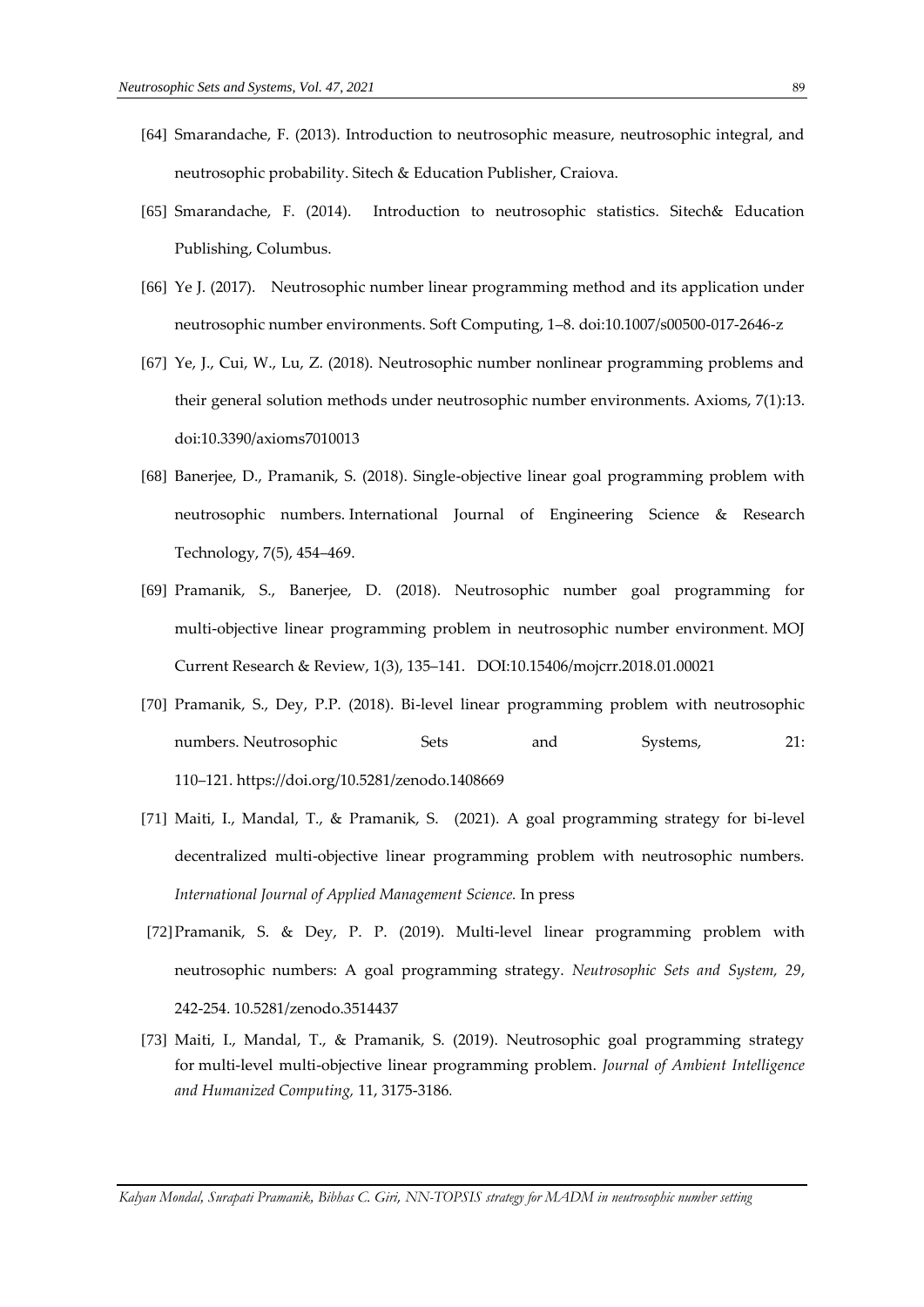- [74] Ye, J. (2016). Multiple attribute group decision making method under neutrosophic number environment. Journal of Intelligent Systems, 25(3), 377–386.
- [75] Ye, J. (2017). Bidirectional projection method for multiple attribute group decision making with neutrosophic numbers. Neural Computing and Applications, 28(5):1021-9. <https://doi.org/10.1007/s00521-015-2123-5>
- [76] Kong, L., Wu, Y., Ye, J. (2015). Misfire fault diagnosis method of gasoline engines using the cosine similarity measure of neutrosophic numbers. Neutrosophic Sets and Systems, 8, 43–56.
- [77] Ye, J. (2016). Fault diagnoses of steam turbine using the exponential similarity measure of neutrosophic numbers. Journal of Intelligent and Fuzzy Systems, 30(4), 1927–34.
- [78] Ye, J., Chen, J., Yong, R., Du, S. (2017). Expression and analysis of joint roughness coefficient using neutrosophic number functions. Information, 8(2), 69. doi: 10.3390/info8020069.
- [79] Liu, P., Liu, X. (2018). The neutrosophic number generalized weighted power averaging operator and its application in multiple attribute group decision making. International Journal of Machine Learning and Cybernetics, 9(2), 347–358.
- [80] Zheng, E., Teng, F., Liu, P. (2017). Multiple attribute group decision-making method based on neutrosophic number generalized hybrid weighted averaging operator. Neural Computing and Applications, 28(8), 2063–2074.
- [81] Mondal, K., Pramanik, S., Giri, B.C., Smarandache, F. (2018). NN-Harmonic mean aggregation operators-based MCGDM strategy in a neutrosophic number environment. Axioms. 7(1):12, DOI: 10.3390/axioms7010012
- [82]Pramanik, S., Roy, R., Roy, T.K. (2016). Teacher selection strategy based on bidirectional projection measure in neutrosophic number environment. In Smarandache F, Basset MA, Chang V (Eds), Neutrosophic Operational Research, Volume II, pp. 29–53, Brussels, Pons Editions.
- [83] Shi, L., Ye, J. (2017). Cosine measures of linguistic neutrosophic numbers and their application in multiple attribute group decision-making. Information, 8(4), 117, DOI:10.3390/info8040117

*Kalyan Mondal, Surapati Pramanik, Bibhas C. Giri, NN-TOPSIS strategy for MADM in neutrosophic number setting*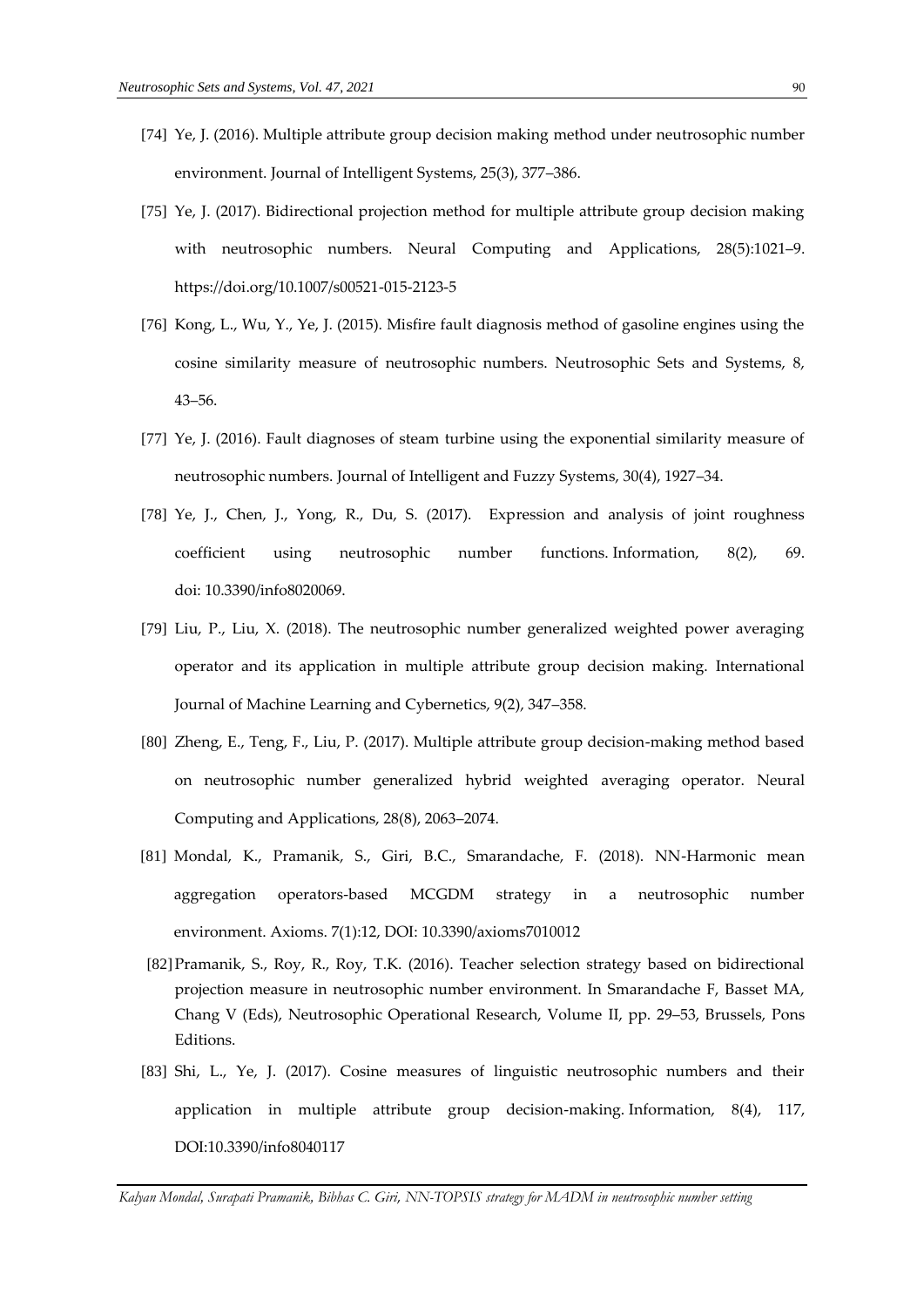- [84] Ye, J. (2018). Multiple attribute decision-making methods based on the expected value and the similarity measure of hesitant neutrosophic linguistic numbers. Cognitive Computation, 10(3), 454–463.
- [85] Hwang CL, Yoon K. (1981). Multiple attribute decision making: methods and applications. Springer, New York.
- [86] Biswas, P., Pramanik, S., Giri, B.C. (2016). TOPSIS method for multi-attribute group decision-making under single-valued neutrosophic environment. Neural Computing and Applications, 27(3), 727–737.
- [87] Ye, J. (2015). An extended TOPSIS method for multiple attribute group decision making based on single valued neutrosophic linguistic numbers. Journal of Intelligent and Fuzzy Systems, 28(1), 247–255.
- [88] Pramanik, S., Dey, P.P., Giri, B.C., Smarandache, F. (2017). An extended TOPSIS for multi-attribute decision making problems with neutrosophic cubic information. Neutrosophic Sets and Systems, 17, 20–28.
- [89] Mondal, K., Pramanik, S., Smarandache, F. (2016). Rough neutrosophic TOPSIS for multi-attribute group decision making. Neutrosophic Sets and Systems, 13, 105–117.
- [90] Pramanik, S., Dey, P.P., Giri, B.C. (2015). TOPSIS for single valued neutrosophic soft expert set based multi-attribute decision making problems. Neutrosophic Sets and Systems, 10, 88–95.
- [91] Biswas, P., Pramanik, S., Giri, B.C. (2018). TOPSIS strategy for multi-attribute decision making with trapezoidal numbers. Neutrosophic Sets and Systems, 19, 29–39.
- [92] García-Cascales, M.S., Lamata, M.T. (2012). On rank reversal and TOPSIS method. Mathematical and Computer Modelling, 56, 123–132.
- [93] Majumdar, P., Samanta, S.K. (2014). On similarity and entropy of neutrosophic sets. Journal of Intelligent and Fuzzy Systems, 26(3), 1245–1252.